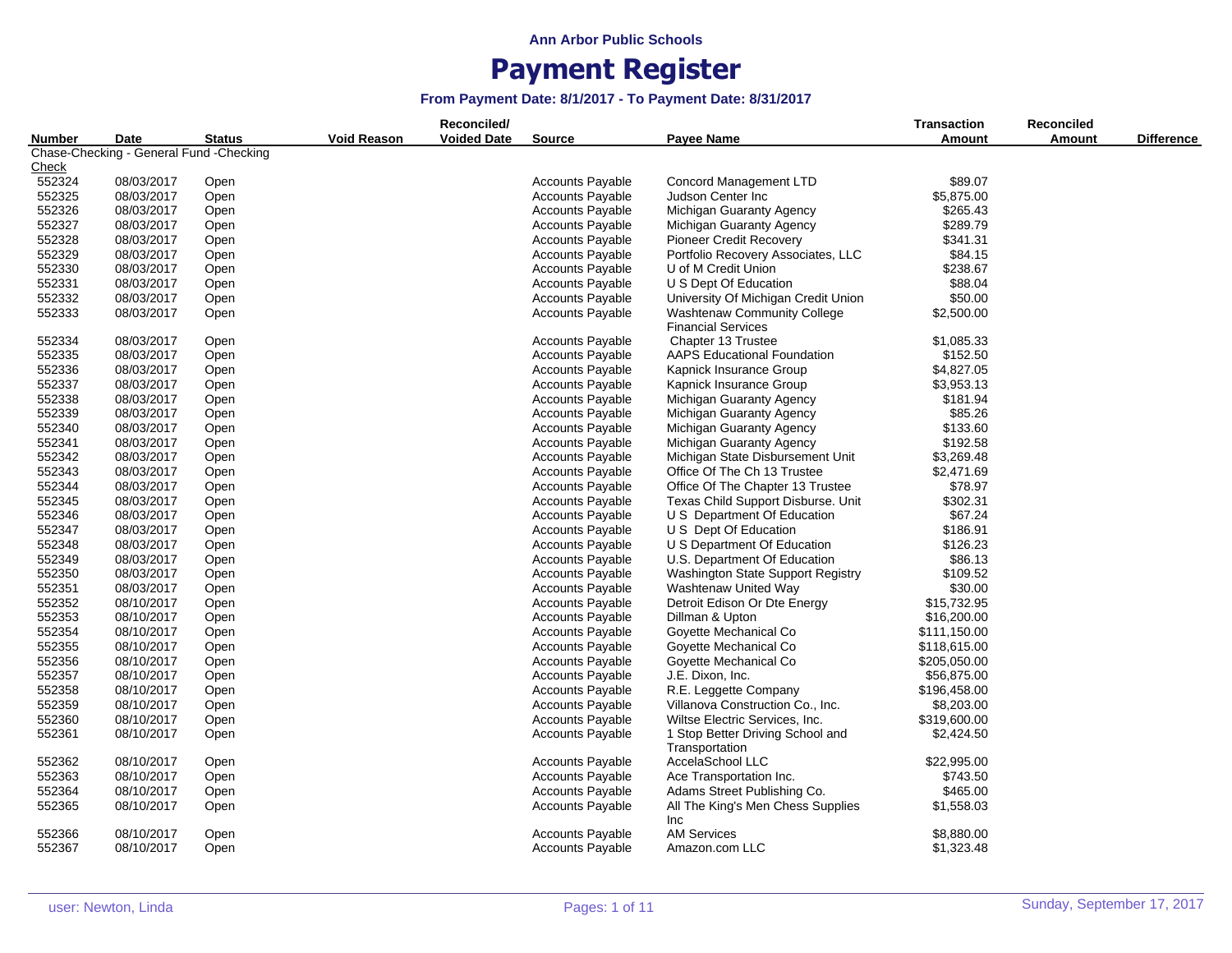|               |            |               |                    | Reconciled/        |                         |                                          | <b>Transaction</b> | <b>Reconciled</b> |                   |
|---------------|------------|---------------|--------------------|--------------------|-------------------------|------------------------------------------|--------------------|-------------------|-------------------|
| <b>Number</b> | Date       | <b>Status</b> | <b>Void Reason</b> | <b>Voided Date</b> | <b>Source</b>           | Payee Name                               | Amount             | <b>Amount</b>     | <b>Difference</b> |
| 552368        | 08/10/2017 | Open          |                    |                    | <b>Accounts Payable</b> | Ann Arbor Center For Independ.           | \$481.40           |                   |                   |
|               |            |               |                    |                    |                         | Living                                   |                    |                   |                   |
| 552369        | 08/10/2017 | Open          |                    |                    | <b>Accounts Payable</b> | Ann Arbor Hands-On Museum                | \$2,945.00         |                   |                   |
| 552370        | 08/10/2017 | Open          |                    |                    | <b>Accounts Payable</b> | Ann Arbor Observer                       | \$2,837.60         |                   |                   |
| 552371        | 08/10/2017 | Open          |                    |                    | <b>Accounts Payable</b> | Ann Arbor/ypsilanti Regional Chamber     | \$315.00           |                   |                   |
| 552372        | 08/10/2017 | Open          |                    |                    | <b>Accounts Payable</b> | Apex Learning Inc                        | \$8,075.00         |                   |                   |
| 552373        | 08/10/2017 | Open          |                    |                    | Accounts Payable        | Apple Computer Inc                       | \$489.30           |                   |                   |
| 552374        | 08/10/2017 | Open          |                    |                    | Accounts Payable        | Apple Computer Inc Professional          | \$1,264.20         |                   |                   |
|               |            |               |                    |                    |                         | Service                                  |                    |                   |                   |
| 552375        | 08/10/2017 | Open          |                    |                    | <b>Accounts Payable</b> | <b>Arbor Scientific</b>                  | \$90.56            |                   |                   |
| 552376        | 08/10/2017 | Open          |                    |                    | <b>Accounts Payable</b> | <b>Arbor Springs Water</b>               | \$92.00            |                   |                   |
| 552377        | 08/10/2017 | Open          |                    |                    | <b>Accounts Payable</b> | Arbour, Edward, Milne                    | \$980.00           |                   |                   |
| 552378        | 08/10/2017 | Open          |                    |                    | <b>Accounts Payable</b> | <b>Ascott Corporation</b>                | \$2,090.00         |                   |                   |
| 552379        | 08/10/2017 | Open          |                    |                    | <b>Accounts Payable</b> | AT&T                                     | \$64.65            |                   |                   |
| 552380        | 08/10/2017 | Open          |                    |                    | <b>Accounts Payable</b> | B & H Photo Video                        | \$658.45           |                   |                   |
| 552381        | 08/10/2017 | Open          |                    |                    | Accounts Payable        | Best Asphalt Inc                         | \$446,057.12       |                   |                   |
| 552382        | 08/10/2017 | Open          |                    |                    | <b>Accounts Payable</b> | Bibliotheca, LLC                         | \$2,179.80         |                   |                   |
| 552383        | 08/10/2017 | Open          |                    |                    | <b>Accounts Payable</b> | <b>Bio Company</b>                       | \$222.23           |                   |                   |
| 552384        | 08/10/2017 | Open          |                    |                    | <b>Accounts Payable</b> | <b>Blackboard Inc</b>                    | \$36,940.00        |                   |                   |
| 552385        | 08/10/2017 | Open          |                    |                    | <b>Accounts Payable</b> | <b>British Elite Soccer Training LLC</b> | \$4,243.00         |                   |                   |
| 552386        | 08/10/2017 | Open          |                    |                    | <b>Accounts Payable</b> | <b>Broadspire Services Inc.</b>          | \$23,555.19        |                   |                   |
| 552387        | 08/10/2017 | Open          |                    |                    | <b>Accounts Payable</b> | Busch's Valuland - Green Rd              | \$54.16            |                   |                   |
| 552388        | 08/10/2017 | Open          |                    |                    | <b>Accounts Payable</b> | Busch's Valuland-Main St                 | \$11.83            |                   |                   |
| 552389        | 08/10/2017 | Open          |                    |                    | Accounts Payable        | <b>BWB Reasonable and Reliable</b>       | \$1,519.80         |                   |                   |
|               |            |               |                    |                    |                         | <b>Transportation LLC</b>                |                    |                   |                   |
| 552390        | 08/10/2017 | Open          |                    |                    | <b>Accounts Payable</b> | Camfil Michigan                          | \$2,584.93         |                   |                   |
| 552391        | 08/10/2017 | Open          |                    |                    | <b>Accounts Payable</b> | Care Transport Inc                       | \$149,717.00       |                   |                   |
| 552392        | 08/10/2017 | Open          |                    |                    | <b>Accounts Payable</b> | Carolina Biological Supply Company       | \$3,148.23         |                   |                   |
| 552393        | 08/10/2017 | Open          |                    |                    | <b>Accounts Payable</b> | Carpentry Concepts & Ceilings            | \$1,460.90         |                   |                   |
| 552394        | 08/10/2017 | Open          |                    |                    | <b>Accounts Payable</b> | Cellco Partnership Dba Verizon           | \$19,804.42        |                   |                   |
|               |            |               |                    |                    |                         | Wireless                                 |                    |                   |                   |
| 552395        | 08/10/2017 | Open          |                    |                    | <b>Accounts Payable</b> | Central Michigan Paper (cmp)             | \$2,286.35         |                   |                   |
| 552396        | 08/10/2017 | Open          |                    |                    | <b>Accounts Payable</b> | Chartwells, Compass Group USA            | \$450,000.00       |                   |                   |
| 552397        | 08/10/2017 | Open          |                    |                    | <b>Accounts Payable</b> | City Of Ann Arbor Treasurer              | \$16,298.32        |                   |                   |
| 552398        | 08/10/2017 | Open          |                    |                    | <b>Accounts Payable</b> | Clark Hill Plc Attorneys At Law          | \$1,200.50         |                   |                   |
| 552399        | 08/10/2017 | Open          |                    |                    | <b>Accounts Payable</b> | Classroom Direct/School Specialty        | \$360.32           |                   |                   |
| 552400        | 08/10/2017 | Open          |                    |                    | <b>Accounts Payable</b> | Colman Wolf Supply                       | \$951.04           |                   |                   |
| 552401        | 08/10/2017 | Open          |                    |                    | <b>Accounts Payable</b> | Ctr for Neuropsychology & Learning       | \$2,500.00         |                   |                   |
| 552402        | 08/10/2017 | Open          |                    |                    | <b>Accounts Payable</b> | Daly Merritt Insurance                   | \$60,602.47        |                   |                   |
| 552403        | 08/10/2017 | Open          |                    |                    | <b>Accounts Payable</b> | Darby Ready Mix-Dundee, LLC              | \$7,668.50         |                   |                   |
| 552404        | 08/10/2017 | Open          |                    |                    | <b>Accounts Payable</b> | Davis Vision                             | \$2,621.51         |                   |                   |
| 552405        | 08/10/2017 | Open          |                    |                    | <b>Accounts Payable</b> | Deaf Community Advocacy Network          | \$3,622.50         |                   |                   |
| 552406        | 08/10/2017 | Open          |                    |                    | <b>Accounts Payable</b> | Detroit Edison Or Dte Energy             | \$3,911.21         |                   |                   |
| 552407        | 08/10/2017 | Open          |                    |                    | <b>Accounts Payable</b> | Detroit Edison Or Dte Energy             | \$633.06           |                   |                   |
| 552408        | 08/10/2017 | Open          |                    |                    | <b>Accounts Payable</b> | Company<br>Detroit Science For Kids, Inc | \$5,115.00         |                   |                   |
| 552409        | 08/10/2017 | Open          |                    |                    | <b>Accounts Payable</b> | Devall Design Ltd Csinc                  | \$2,061.25         |                   |                   |
| 552410        | 08/10/2017 | Open          |                    |                    | <b>Accounts Payable</b> | Dihydro Services Inc                     | \$1,286.00         |                   |                   |
| 552411        | 08/10/2017 | Open          |                    |                    | <b>Accounts Payable</b> | Dollar Bill Copying                      | \$783.11           |                   |                   |
| 552412        | 08/10/2017 | Open          |                    |                    | <b>Accounts Payable</b> | Dte Energy                               | \$5,164.98         |                   |                   |
|               |            |               |                    |                    |                         |                                          |                    |                   |                   |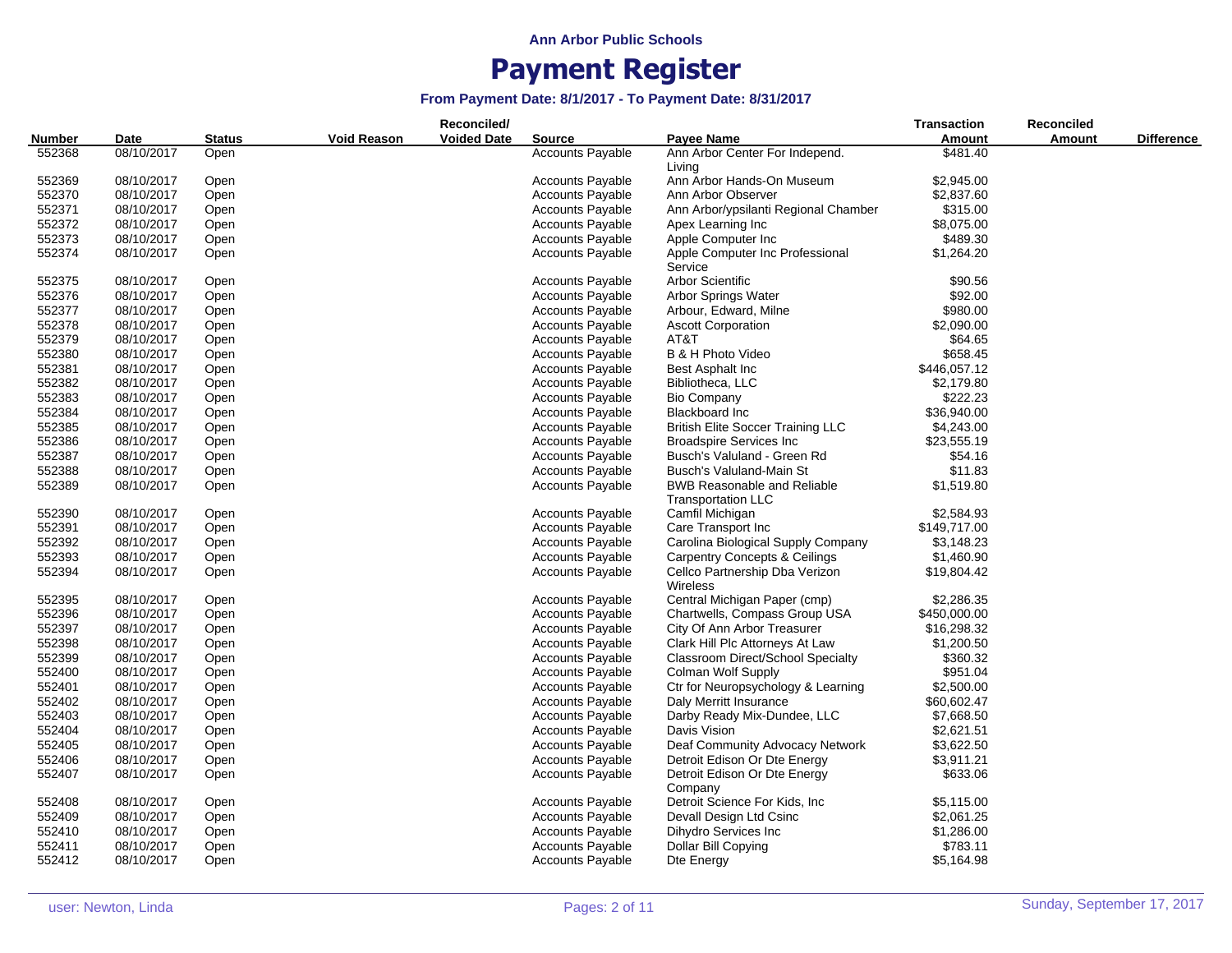|               |            |               |             | Reconciled/        |                         |                                            | <b>Transaction</b> | Reconciled    |                   |
|---------------|------------|---------------|-------------|--------------------|-------------------------|--------------------------------------------|--------------------|---------------|-------------------|
| <b>Number</b> | Date       | <b>Status</b> | Void Reason | <b>Voided Date</b> | <b>Source</b>           | Payee Name                                 | Amount             | <b>Amount</b> | <b>Difference</b> |
| 552413        | 08/10/2017 | Open          |             |                    | <b>Accounts Payable</b> | <b>Educational Visions Alliance Inc.</b>   | \$3,150.00         |               |                   |
| 552414        | 08/10/2017 | Open          |             |                    | <b>Accounts Payable</b> | Emmer, Laura                               | \$189.30           |               |                   |
| 552415        | 08/10/2017 | Open          |             |                    | <b>Accounts Payable</b> | <b>EMU Convocation Center</b>              | \$773.51           |               |                   |
| 552416        | 08/10/2017 | Open          |             |                    | <b>Accounts Payable</b> | Enterprise Rent-A-Car                      | \$1,403.46         |               |                   |
| 552417        | 08/10/2017 | Open          |             |                    | <b>Accounts Payable</b> | <b>Environmental Support Services Ltd</b>  | \$1,543.50         |               |                   |
| 552418        | 08/10/2017 | Open          |             |                    | <b>Accounts Payable</b> | <b>Executive Standards</b>                 | \$315.00           |               |                   |
| 552419        | 08/10/2017 | Open          |             |                    | <b>Accounts Payable</b> | F5 Networks, Inc Corporate                 | \$2,159.40         |               |                   |
|               |            |               |             |                    |                         | Headquarte                                 |                    |               |                   |
| 552420        | 08/10/2017 | Open          |             |                    | <b>Accounts Payable</b> | Fiber Link Inc                             | \$14,143.19        |               |                   |
| 552421        | 08/10/2017 | Open          |             |                    | <b>Accounts Payable</b> | Fife-Pearce Electric Company               | \$11,210.00        |               |                   |
| 552422        | 08/10/2017 | Open          |             |                    | <b>Accounts Payable</b> | <b>Fisher Scientific</b>                   | \$65.49            |               |                   |
| 552423        | 08/10/2017 | Open          |             |                    | <b>Accounts Payable</b> | Flinn Scientific Co                        | \$7,649.34         |               |                   |
| 552424        | 08/10/2017 | Open          |             |                    | <b>Accounts Payable</b> | Flipside Art Studio, LLC                   | \$4,604.37         |               |                   |
| 552425        | 08/10/2017 | Open          |             |                    | <b>Accounts Payable</b> | Forestry Suppliers Inc.                    | \$908.85           |               |                   |
| 552426        | 08/10/2017 |               |             |                    | <b>Accounts Payable</b> | Francesca Gitschlag                        | \$351.07           |               |                   |
| 552427        | 08/10/2017 | Open          |             |                    | <b>Accounts Payable</b> | <b>G-Powers Training</b>                   | \$918.00           |               |                   |
|               |            | Open          |             |                    |                         |                                            |                    |               |                   |
| 552428        | 08/10/2017 | Open          |             |                    | <b>Accounts Payable</b> | <b>GCA Education Services, Inc.</b>        | \$467,345.45       |               |                   |
| 552429        | 08/10/2017 | Open          |             |                    | <b>Accounts Payable</b> | Getaway Tours Inc                          | \$1,248.00         |               |                   |
| 552430        | 08/10/2017 | Open          |             |                    | <b>Accounts Payable</b> | <b>GIK Acoustics, LLC</b>                  | \$2,014.83         |               |                   |
| 552431        | 08/10/2017 | Open          |             |                    | Accounts Payable        | Global Equipment Company, Inc.             | \$246.91           |               |                   |
| 552432        | 08/10/2017 | Open          |             |                    | <b>Accounts Payable</b> | Goodheart-Wilcox Publisher                 | \$4,455.07         |               |                   |
| 552433        | 08/10/2017 | Open          |             |                    | <b>Accounts Payable</b> | Goyette Mechanical Co                      | \$26,221.00        |               |                   |
| 552434        | 08/10/2017 | Open          |             |                    | <b>Accounts Payable</b> | Gvp-Sports Network Inc                     | \$3,300.00         |               |                   |
| 552435        | 08/10/2017 | Open          |             |                    | <b>Accounts Payable</b> | H.V. Burton Company                        | \$2,367.30         |               |                   |
| 552436        | 08/10/2017 | Open          |             |                    | <b>Accounts Payable</b> | <b>Heaney General Contracting</b>          | \$28,254.18        |               |                   |
| 552437        | 08/10/2017 | Open          |             |                    | <b>Accounts Payable</b> | Horswill-Deuter, Katie                     | \$189.30           |               |                   |
| 552438        | 08/10/2017 | Open          |             |                    | <b>Accounts Payable</b> | Huron Athletic Booster Club                | \$5,490.21         |               |                   |
| 552439        | 08/10/2017 | Open          |             |                    | <b>Accounts Payable</b> | <b>IDenticard Systems</b>                  | \$875.78           |               |                   |
| 552440        | 08/10/2017 | Open          |             |                    | <b>Accounts Payable</b> | Illuminate Education Inc.                  | \$94,649.50        |               |                   |
| 552441        | 08/10/2017 | Open          |             |                    | <b>Accounts Payable</b> | Inspired By Science, LLC                   | \$1,421.86         |               |                   |
| 552442        | 08/10/2017 | Open          |             |                    | <b>Accounts Payable</b> | J W Pepper & Sons, Inc.                    | \$116.49           |               |                   |
| 552443        | 08/10/2017 | Open          |             |                    | <b>Accounts Payable</b> | Jacobs, Jennifer                           | \$633.64           |               |                   |
| 552444        | 08/10/2017 | Open          |             |                    | <b>Accounts Payable</b> | James Lee Michaels Dba Avery<br>Systems An | \$4,593.00         |               |                   |
| 552445        | 08/10/2017 | Open          |             |                    | <b>Accounts Payable</b> | James M Monkiewicz                         | \$93.00            |               |                   |
| 552446        | 08/10/2017 | Open          |             |                    | <b>Accounts Payable</b> | Katherine Renee Willson                    | \$400.00           |               |                   |
| 552447        | 08/10/2017 | Open          |             |                    | <b>Accounts Payable</b> | Kone Incorporated                          | \$416.19           |               |                   |
| 552448        | 08/10/2017 | Open          |             |                    | <b>Accounts Payable</b> | Konica Minolta Business Solutions          | \$143.66           |               |                   |
| 552449        | 08/10/2017 | Open          |             |                    | <b>Accounts Payable</b> | Kv Sports                                  | \$800.00           |               |                   |
| 552450        | 08/10/2017 | Open          |             |                    | <b>Accounts Payable</b> | Lakeshore Learning Materials               | \$2,668.64         |               |                   |
| 552451        | 08/10/2017 | Open          |             |                    | <b>Accounts Payable</b> | Language Adventure, Inc.                   | \$466.03           |               |                   |
| 552452        | 08/10/2017 | Open          |             |                    | <b>Accounts Payable</b> | LightUp                                    | \$1,185.18         |               |                   |
| 552453        | 08/10/2017 | Open          |             |                    | <b>Accounts Payable</b> | <b>Livingston Educational Services</b>     | \$630.00           |               |                   |
|               |            |               |             |                    |                         | Agency                                     |                    |               |                   |
| 552454        | 08/10/2017 | Open          |             |                    | <b>Accounts Payable</b> | Lis & Associates                           | \$883.33           |               |                   |
| 552455        | 08/10/2017 | Open          |             |                    | <b>Accounts Payable</b> | <b>Madison Electric</b>                    | \$8,322.90         |               |                   |
| 552456        | 08/10/2017 | Open          |             |                    | <b>Accounts Payable</b> | MailFinance                                | \$516.27           |               |                   |
| 552457        | 08/10/2017 | Open          |             |                    | <b>Accounts Payable</b> | Margolis Companies Inc                     | \$304.20           |               |                   |
| 552458        | 08/10/2017 | Open          |             |                    | <b>Accounts Payable</b> | Maurice Archer                             | \$191.40           |               |                   |
| 552459        | 08/10/2017 | Open          |             |                    | <b>Accounts Payable</b> | <b>Mediscan Staffing Services</b>          | \$7,005.35         |               |                   |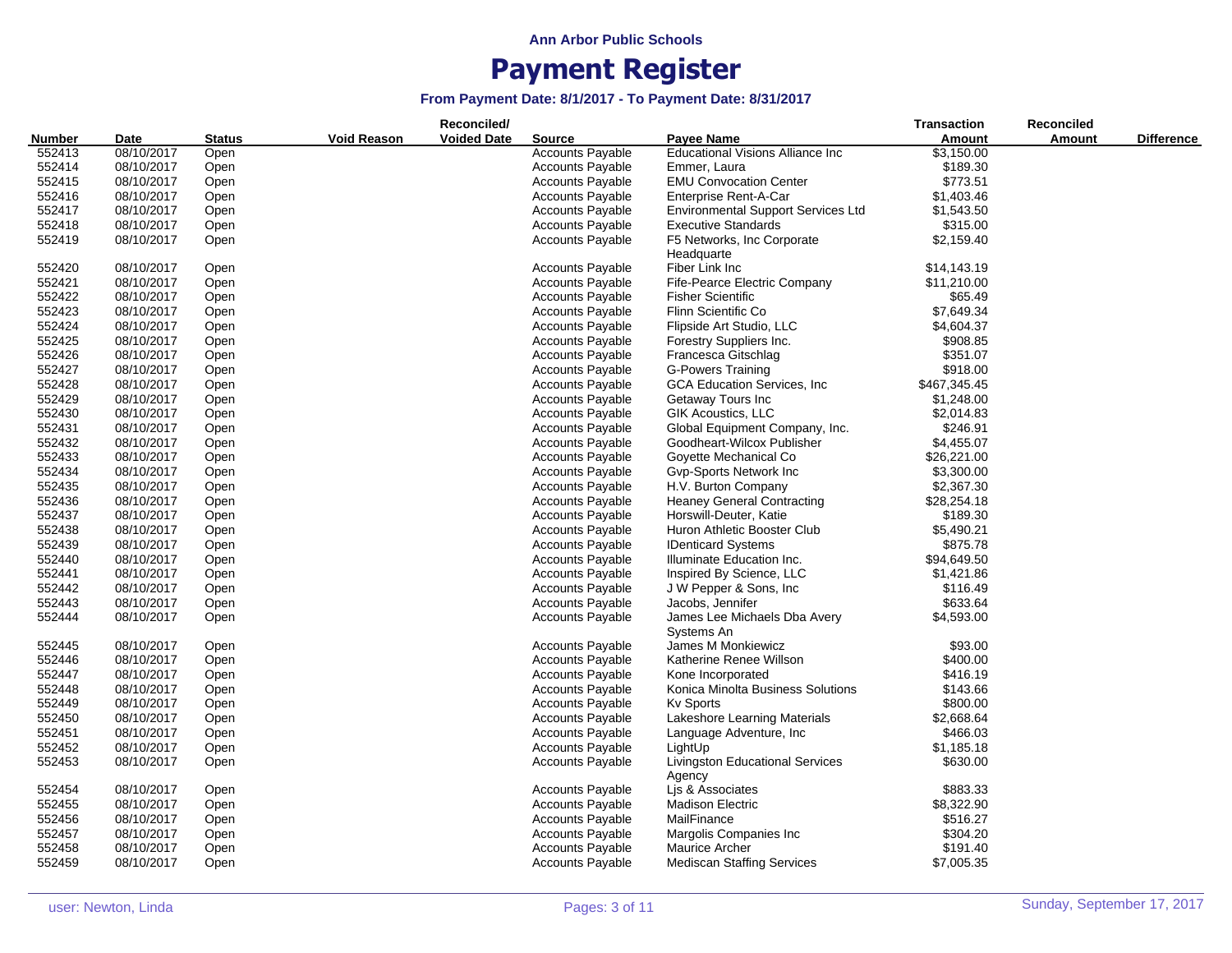|                  |            |        |                    | Reconciled/        |                         |                                        | <b>Transaction</b> | <b>Reconciled</b> |                   |
|------------------|------------|--------|--------------------|--------------------|-------------------------|----------------------------------------|--------------------|-------------------|-------------------|
| Number           | Date       | Status | <b>Void Reason</b> | <b>Voided Date</b> | Source                  | Payee Name                             | Amount             | Amount            | <b>Difference</b> |
| 552460           | 08/10/2017 | Open   |                    |                    | <b>Accounts Payable</b> | Melanie P Muir Chris Cakes Of Michi    | \$3,703.00         |                   |                   |
| 552461           | 08/10/2017 | Open   |                    |                    | <b>Accounts Payable</b> | Metro Waste Service                    | \$4,798.30         |                   |                   |
| 552462           | 08/10/2017 | Open   |                    |                    | <b>Accounts Payable</b> | Mi School Business Officials           | \$143.00           |                   |                   |
| 552463           | 08/10/2017 | Open   |                    |                    | <b>Accounts Payable</b> | Michigan Elem. Middle School           | \$555.00           |                   |                   |
|                  |            |        |                    |                    |                         | Principals Assoc.                      |                    |                   |                   |
| 552464           | 08/10/2017 | Open   |                    |                    | <b>Accounts Payable</b> | Michigan Event Parking                 | \$5,185.02         |                   |                   |
| 552465           | 08/10/2017 | Open   |                    |                    | <b>Accounts Payable</b> | Moyer Golf Management, Inc.            | \$866.80           |                   |                   |
| 552466           | 08/10/2017 | Open   |                    |                    | <b>Accounts Payable</b> | <b>Musical Resources</b>               | \$9.70             |                   |                   |
| 552467           | 08/10/2017 | Open   |                    |                    | <b>Accounts Payable</b> | <b>Nbs Contract Group</b>              | \$1,301.58         |                   |                   |
| 552468           | 08/10/2017 | Open   |                    |                    | <b>Accounts Payable</b> | NUCO <sub>2</sub> Inc                  | \$746.39           |                   |                   |
| 552469           | 08/10/2017 | Open   |                    |                    | <b>Accounts Payable</b> | Nustarr, LLC, Apple Textbooks          | \$4,326.90         |                   |                   |
| 552470           | 08/10/2017 | Open   |                    |                    | <b>Accounts Payable</b> | <b>Nystrom Education</b>               | \$20,475.00        |                   |                   |
| 552471           | 08/10/2017 | Open   |                    |                    | <b>Accounts Payable</b> | O'Neill, John, Patrick                 | \$3,212.00         |                   |                   |
| 552472           | 08/10/2017 | Open   |                    |                    | <b>Accounts Payable</b> | Office Depot                           | \$12,417.24        |                   |                   |
| 552473           | 08/10/2017 | Open   |                    |                    | <b>Accounts Payable</b> | Pacific Learning, Inc.                 | \$1,006.50         |                   |                   |
| 552474           | 08/10/2017 | Open   |                    |                    | <b>Accounts Payable</b> | Pasco Scientific                       | \$433.00           |                   |                   |
| 552475           | 08/10/2017 | Open   |                    |                    | <b>Accounts Payable</b> | <b>Pearson Education</b>               | \$5,231.34         |                   |                   |
| 552476           | 08/10/2017 | Open   |                    |                    | <b>Accounts Payable</b> | <b>Pediatric Therapy Associates</b>    | \$5,012.00         |                   |                   |
| 552477           | 08/10/2017 | Open   |                    |                    | <b>Accounts Payable</b> | Pioneer Athletic Booster Club          | \$5,456.89         |                   |                   |
| 552478           | 08/10/2017 | Open   |                    |                    | <b>Accounts Payable</b> | Power to Be, LLC                       | \$60.93            |                   |                   |
| 552479           | 08/10/2017 | Open   |                    |                    | <b>Accounts Payable</b> | PowerSchool Group, LIC                 | \$85,961.10        |                   |                   |
| 552480           | 08/10/2017 | Open   |                    |                    | <b>Accounts Payable</b> | <b>Quality Roofing</b>                 | \$3,304.82         |                   |                   |
| 552481           | 08/10/2017 | Open   |                    |                    | <b>Accounts Payable</b> | Quill Corporation                      | \$120.00           |                   |                   |
| 552482           | 08/10/2017 | Open   |                    |                    | <b>Accounts Payable</b> | Rehmann                                | \$4,875.00         |                   |                   |
| 552483           | 08/10/2017 | Open   |                    |                    | <b>Accounts Payable</b> | <b>Resolute Educational Solutions</b>  | \$3,900.00         |                   |                   |
| 552484           | 08/10/2017 | Open   |                    |                    | <b>Accounts Payable</b> | Revel and Roll                         | \$323.19           |                   |                   |
| 552485           | 08/10/2017 | Open   |                    |                    | <b>Accounts Payable</b> | Runyan Pottery Supply Clio Industrial  | \$1,044.99         |                   |                   |
|                  |            |        |                    |                    |                         | Park                                   |                    |                   |                   |
| 552486           | 08/10/2017 | Open   |                    |                    | <b>Accounts Payable</b> | <b>Rydin Decal</b>                     | \$314.00           |                   |                   |
| 552487           | 08/10/2017 | Open   |                    |                    | <b>Accounts Payable</b> | Safety Systems, Inc.                   | \$4,755.00         |                   |                   |
| 552488           | 08/10/2017 | Open   |                    |                    | <b>Accounts Payable</b> | Schmidt, Kelly                         | \$180.00           |                   |                   |
| 552489           | 08/10/2017 | Open   |                    |                    | <b>Accounts Payable</b> | Scholastic Inc                         | \$311.41           |                   |                   |
| 552490           | 08/10/2017 | Open   |                    |                    | Accounts Payable        | School Specialty Inc*                  | \$518.43           |                   |                   |
| 552491           | 08/10/2017 | Open   |                    |                    | <b>Accounts Payable</b> | Sentinel Technologies Inc              | \$121,564.37       |                   |                   |
| 552492           | 08/10/2017 | Open   |                    |                    | <b>Accounts Payable</b> | Service Sports Inc                     | \$10,551.00        |                   |                   |
| 552493           | 08/10/2017 | Open   |                    |                    | <b>Accounts Payable</b> | Shamrock Floor Inc                     | \$1,017.65         |                   |                   |
| 552494           | 08/10/2017 | Open   |                    |                    | <b>Accounts Payable</b> | Shar Products Co                       | \$382.05           |                   |                   |
| 552495           | 08/10/2017 | Open   |                    |                    | <b>Accounts Payable</b> | <b>SJS Educational Solutions</b>       | \$3,500.00         |                   |                   |
| 552496           | 08/10/2017 | Open   |                    |                    | <b>Accounts Payable</b> | Southeastern Conference                | \$700.00           |                   |                   |
| 552497           | 08/10/2017 | Open   |                    |                    | <b>Accounts Payable</b> | Sports & Recreation, LLC               | \$5,574.00         |                   |                   |
| 552498           | 08/10/2017 | Open   |                    |                    | <b>Accounts Payable</b> | Stacie Jo Porter                       | \$4,435.35         |                   |                   |
|                  | 08/10/2017 |        |                    |                    | <b>Accounts Payable</b> | Staples Advantage                      | \$103.13           |                   |                   |
| 552499<br>552500 | 08/10/2017 | Open   |                    |                    | <b>Accounts Payable</b> | Steve's Custom Signs, Inc.             | \$6,855.00         |                   |                   |
|                  |            | Open   |                    |                    | <b>Accounts Payable</b> | Sunbelt & Staffing                     |                    |                   |                   |
| 552501           | 08/10/2017 | Open   |                    |                    |                         |                                        | \$9,880.00         |                   |                   |
| 552502           | 08/10/2017 | Open   |                    |                    | <b>Accounts Payable</b> | <b>Superior Charter Township</b>       | \$7,235.00         |                   |                   |
| 552503           | 08/10/2017 | Open   |                    |                    | <b>Accounts Payable</b> | <b>Superior Showboard</b>              | \$381.78           |                   |                   |
| 552504           | 08/10/2017 | Open   |                    |                    | <b>Accounts Payable</b> | <b>Superior Text</b>                   | \$3,416.85         |                   |                   |
| 552505           | 08/10/2017 | Open   |                    |                    | <b>Accounts Payable</b> | <b>Talx Corporation Talx Ucexpress</b> | \$108.60           |                   |                   |
| 552506           | 08/10/2017 | Open   |                    |                    | <b>Accounts Payable</b> | The Detroit Institute for Children     | \$2,300.00         |                   |                   |
| 552507           | 08/10/2017 | Open   |                    |                    | <b>Accounts Payable</b> | The Toledo Ticket Company              | \$847.57           |                   |                   |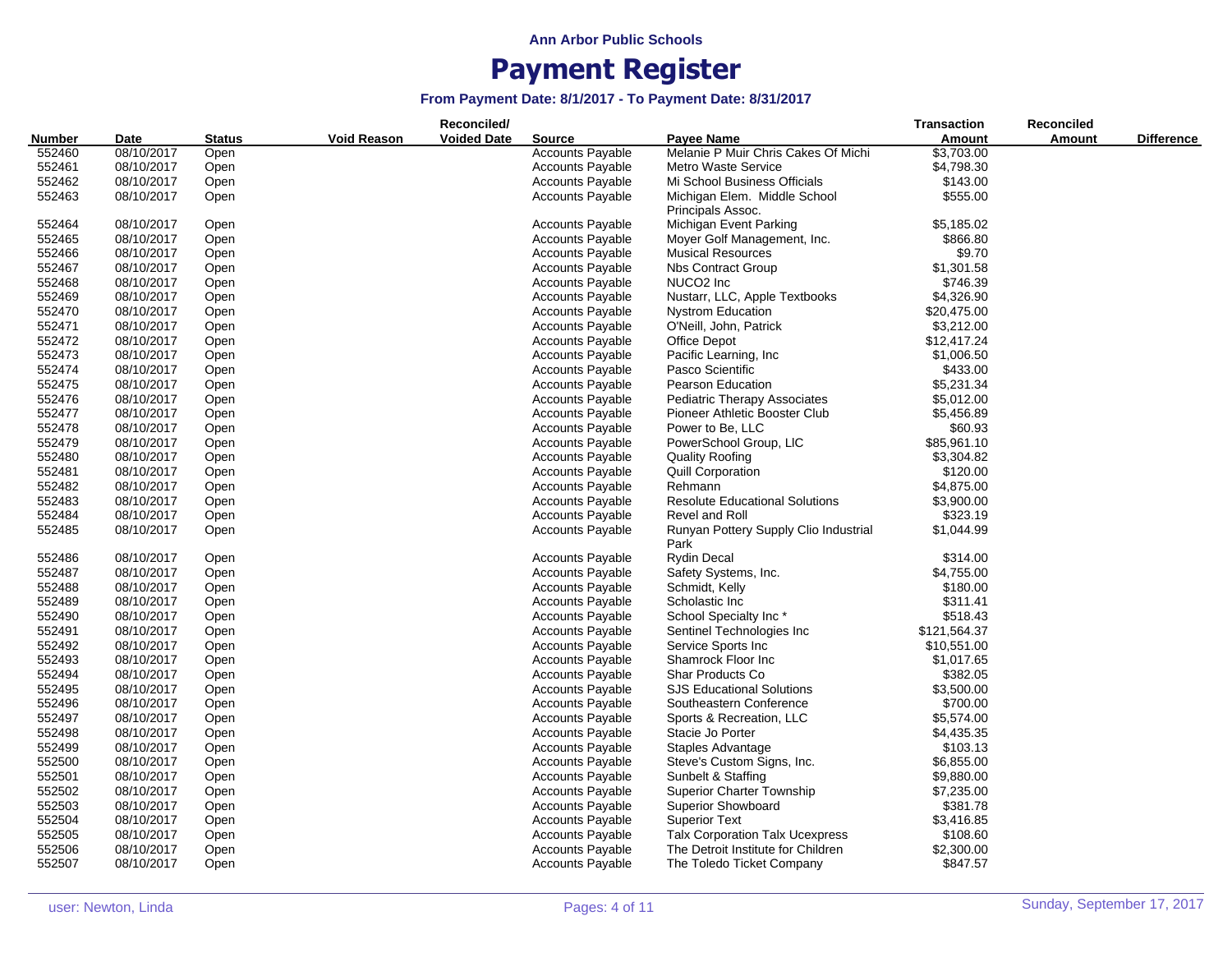|               |            |               |                    | Reconciled/        |                         |                                                     | <b>Transaction</b> | <b>Reconciled</b> |                   |
|---------------|------------|---------------|--------------------|--------------------|-------------------------|-----------------------------------------------------|--------------------|-------------------|-------------------|
| <b>Number</b> | Date       | <b>Status</b> | <b>Void Reason</b> | <b>Voided Date</b> | <b>Source</b>           | <b>Payee Name</b>                                   | Amount             | <b>Amount</b>     | <b>Difference</b> |
| 552508        | 08/10/2017 | Open          |                    |                    | <b>Accounts Payable</b> | <b>Toshiba Business Solutions</b>                   | \$25.00            |                   |                   |
| 552509        | 08/10/2017 | Open          |                    |                    | <b>Accounts Payable</b> | Toshiba Business Solutions Michigan                 | \$8,398.60         |                   |                   |
| 552510        | 08/10/2017 | Open          |                    |                    | <b>Accounts Payable</b> | Treasure Bay Inc                                    | \$429.14           |                   |                   |
| 552511        | 08/10/2017 | Open          |                    |                    | <b>Accounts Payable</b> | TregoEd, Inc.                                       | \$2,800.00         |                   |                   |
| 552512        | 08/10/2017 | Open          |                    |                    | <b>Accounts Payable</b> | <b>Underground Printing</b>                         | \$2,090.75         |                   |                   |
| 552513        | 08/10/2017 | Open          |                    |                    | <b>Accounts Payable</b> | Unit Packaging                                      | \$1,496.56         |                   |                   |
| 552514        | 08/10/2017 | Open          |                    |                    | <b>Accounts Payable</b> | Vyne Education LLC                                  | \$799.96           |                   |                   |
| 552515        | 08/10/2017 | Open          |                    |                    | <b>Accounts Payable</b> | W.J.O'Neil Company                                  | \$71,894.68        |                   |                   |
| 552516        | 08/10/2017 | Open          |                    |                    | <b>Accounts Payable</b> | Washtenaw County Clerk/register                     | \$95,401.67        |                   |                   |
| 552517        | 08/10/2017 | Open          |                    |                    | <b>Accounts Payable</b> | Washtenaw Intermediate School                       | \$73,209.07        |                   |                   |
|               |            |               |                    |                    |                         | <b>District</b>                                     |                    |                   |                   |
| 552518        | 08/10/2017 | Open          |                    |                    | <b>Accounts Payable</b> | Waste Management                                    | \$365.09           |                   |                   |
| 552519        | 08/10/2017 | Open          |                    |                    | <b>Accounts Payable</b> | Windstream                                          | \$6,957.27         |                   |                   |
| 552520        | 08/10/2017 | Open          |                    |                    | <b>Accounts Payable</b> | <b>Wolverine Sports Supply</b>                      | \$134.25           |                   |                   |
| 552521        | 08/10/2017 | Open          |                    |                    | <b>Accounts Payable</b> | Zurich Deductible Recovery Grp                      | \$5,026.01         |                   |                   |
| 552522        | 08/10/2017 | Open          |                    |                    | <b>Accounts Payable</b> | Alajbegovic, Alex, Adrian                           | \$130.00           |                   |                   |
| 552523        | 08/10/2017 | Open          |                    |                    | <b>Accounts Payable</b> | Barron, Oliver, Martin                              | \$130.00           |                   |                   |
| 552524        | 08/10/2017 | Open          |                    |                    | <b>Accounts Payable</b> | Barron, Pelham, Conway                              | \$200.00           |                   |                   |
| 552525        | 08/10/2017 | Open          |                    |                    | <b>Accounts Payable</b> | Blackson, Amanda, Taylor                            | \$130.00           |                   |                   |
| 552526        | 08/10/2017 | Open          |                    |                    | <b>Accounts Payable</b> | Bloomer, Phillip, Craig                             | \$400.00           |                   |                   |
| 552527        | 08/10/2017 | Open          |                    |                    | <b>Accounts Payable</b> | Bloomer, Rebecca, Gawron                            | \$400.00           |                   |                   |
| 552528        | 08/10/2017 | Open          |                    |                    | <b>Accounts Payable</b> | Chang, Allen, Nathan                                | \$130.00           |                   |                   |
| 552529        | 08/10/2017 | Open          |                    |                    | <b>Accounts Payable</b> | DeMarco, Bethany, Rose                              | \$200.00           |                   |                   |
| 552530        | 08/10/2017 | Open          |                    |                    | Accounts Payable        | Dittman, Zoe, Nicole                                | \$200.00           |                   |                   |
| 552531        | 08/10/2017 | Open          |                    |                    | <b>Accounts Payable</b> | Gibson, Jessica, Nicole                             | \$130.00           |                   |                   |
| 552532        | 08/10/2017 | Open          |                    |                    | <b>Accounts Payable</b> | Goodman, Peter, Frederick                           | \$3,000.00         |                   |                   |
| 552533        | 08/10/2017 | Open          |                    |                    | <b>Accounts Payable</b> | Hayden, Kristen, Thompson                           | \$130.00           |                   |                   |
| 552534        | 08/10/2017 | Open          |                    |                    | <b>Accounts Payable</b> | Hopson, Gavin, James                                | \$130.00           |                   |                   |
| 552535        | 08/10/2017 | Open          |                    |                    | <b>Accounts Payable</b> | Hu, Lucille, Ruoxi                                  | \$130.00           |                   |                   |
| 552536        | 08/10/2017 |               |                    |                    | <b>Accounts Payable</b> |                                                     | \$130.00           |                   |                   |
|               |            | Open          |                    |                    |                         | Ji, Emily, Jie                                      | \$130.00           |                   |                   |
| 552537        | 08/10/2017 | Open          |                    |                    | <b>Accounts Payable</b> | Joslin, Nicole, Danielle                            |                    |                   |                   |
| 552538        | 08/10/2017 | Open          |                    |                    | <b>Accounts Payable</b> | Nieuwstadt, Tara Van                                | \$130.00           |                   |                   |
| 552540        | 08/10/2017 | Open          |                    |                    | <b>Accounts Payable</b> | Roberts, Caroline                                   | \$130.00           |                   |                   |
| 552541        | 08/10/2017 | Open          |                    |                    | <b>Accounts Payable</b> | Silvester, Ryan                                     | \$130.00           |                   |                   |
| 552542        | 08/10/2017 | Open          |                    |                    | <b>Accounts Payable</b> | Smith, William                                      | \$1,350.00         |                   |                   |
| 552543        | 08/10/2017 | Open          |                    |                    | <b>Accounts Payable</b> | Stancroff, Seth                                     | \$130.00           |                   |                   |
| 552544        | 08/10/2017 | Open          |                    |                    | <b>Accounts Payable</b> | Stolarchuk, Stefan                                  | \$300.00           |                   |                   |
| 552545        | 08/10/2017 | Open          |                    |                    | <b>Accounts Payable</b> | Teener, Jackson                                     | \$130.00           |                   |                   |
| 552546        | 08/10/2017 | Open          |                    |                    | <b>Accounts Payable</b> | Tubbs, Linda                                        | \$25.00            |                   |                   |
| 552547        | 08/10/2017 | Open          |                    |                    | <b>Accounts Payable</b> | Verma, Aayaam                                       | \$130.00           |                   |                   |
| 552548        | 08/10/2017 | Open          |                    |                    | <b>Accounts Payable</b> | Williams, Jonathan                                  | \$130.00           |                   |                   |
| 552549        | 08/10/2017 | Open          |                    |                    | <b>Accounts Payable</b> | Wright, Evan James                                  | \$130.00           |                   |                   |
| 552550        | 08/10/2017 | Open          |                    |                    | <b>Accounts Payable</b> | Yang, Kevin Tang                                    | \$130.00           |                   |                   |
| 552551        | 08/10/2017 | Open          |                    |                    | <b>Accounts Payable</b> | Yomtoob, Rachel                                     | \$1,250.00         |                   |                   |
| 552552        | 08/11/2017 | Open          |                    |                    | <b>Accounts Payable</b> | Noborikawa III, Curtis                              | \$300.00           |                   |                   |
| 552553        | 08/11/2017 | Open          |                    |                    | <b>Accounts Payable</b> | <b>Hexagon General Contractors</b><br>Services, LLC | \$98,750.00        |                   |                   |
| 552554        | 08/11/2017 | Open          |                    |                    | <b>Accounts Payable</b> | <b>O'Donnell Brothers</b>                           | \$92,217.50        |                   |                   |
| 552555        | 08/18/2017 | Open          |                    |                    | <b>Accounts Payable</b> | Capital Alliance Financial, LLC                     | \$543.94           |                   |                   |
| 552556        | 08/18/2017 | Open          |                    |                    | <b>Accounts Payable</b> | Capital City Bus Sales                              | \$2,296,287.00     |                   |                   |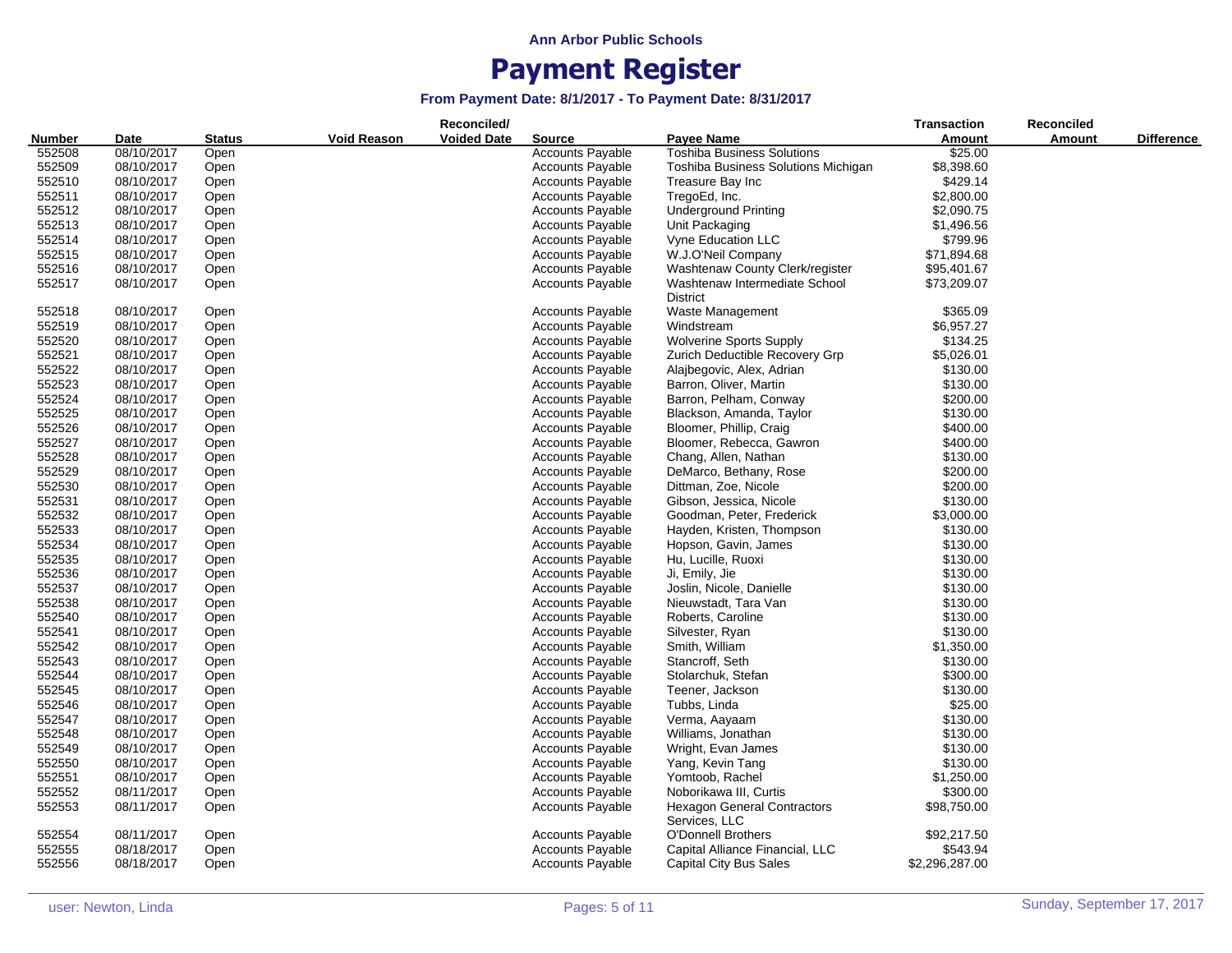| <b>Voided Date</b><br>Payee Name<br>Amount<br>Amount<br><b>Difference</b><br>Date<br><b>Status</b><br><b>Source</b><br>Concord Management LTD<br>552557<br>08/18/2017<br>Open<br><b>Accounts Payable</b><br>\$89.07<br>552558<br>08/18/2017<br><b>Accounts Payable</b><br><b>Constellation New Energy Gas</b><br>\$69,764.90<br>Open<br>552559<br>\$3,704.48<br>08/18/2017<br>Open<br><b>Accounts Payable</b><br>Messa 370 (COBRA)<br>552560<br>\$289.79<br>08/18/2017<br><b>Accounts Payable</b><br>Michigan Guaranty Agency<br>Open<br>552561<br>\$243.24<br>08/18/2017<br><b>Accounts Payable</b><br>Michigan Guaranty Agency<br>Open<br>552562<br>\$466.64<br>08/18/2017<br><b>Accounts Payable</b><br><b>Pioneer Credit Recovery</b><br>Open<br>552563<br>08/18/2017<br><b>Accounts Payable</b><br>Portfolio Recovery Associates, LLC<br>\$83.88<br>Open<br>552564<br><b>Accounts Payable</b><br>U of M Credit Union<br>\$238.66<br>08/18/2017<br>Open<br>552565<br>08/18/2017<br>U S Dept Of Education<br>\$88.04<br><b>Accounts Payable</b><br>Open<br>552566<br>08/18/2017<br><b>Accounts Payable</b><br>\$50.00<br>University Of Michigan Credit Union<br>Open<br>\$1,085.33<br>552567<br>08/18/2017<br><b>Accounts Payable</b><br>Chapter 13 Trustee<br>Open<br>552568<br>08/18/2017<br><b>Accounts Payable</b><br><b>AAPS Educational Foundation</b><br>\$135.00<br>Open<br>552569<br>\$4,827.05<br>08/18/2017<br>Open<br><b>Accounts Payable</b><br>Kapnick Insurance Group<br>552570<br>\$3,953.13<br><b>Accounts Payable</b><br>08/18/2017<br>Open<br>Kapnick Insurance Group<br>552571<br>08/18/2017<br><b>Accounts Payable</b><br>Michigan Guaranty Agency<br>\$85.26<br>Open<br>552572<br>08/18/2017<br>Michigan Guaranty Agency<br>\$133.60<br><b>Accounts Payable</b><br>Open<br>552573<br>\$197.74<br>08/18/2017<br><b>Accounts Payable</b><br>Michigan Guaranty Agency<br>Open<br>552574<br>\$167.87<br>08/18/2017<br><b>Accounts Payable</b><br>Michigan Guaranty Agency<br>Open<br>552575<br>08/18/2017<br>\$3,196.09<br><b>Accounts Payable</b><br>Michigan State Disbursement Unit<br>Open<br>552576<br>08/18/2017<br><b>Accounts Payable</b><br>Office Of The Ch 13 Trustee<br>\$2,471.69<br>Open<br>552577<br>08/18/2017<br><b>Accounts Payable</b><br>Office Of The Chapter 13 Trustee<br>\$78.97<br>Open<br>\$302.31<br>552578<br>08/18/2017<br><b>Accounts Payable</b><br>Texas Child Support Disburse. Unit<br>Open<br>552579<br><b>Accounts Payable</b><br>U S Department Of Education<br>\$67.22<br>08/18/2017<br>Open<br>552580<br>U S Dept Of Education<br>\$161.34<br>08/18/2017<br>Open<br><b>Accounts Payable</b><br>552581<br><b>Accounts Payable</b><br>\$125.83<br>08/18/2017<br>U S Department Of Education<br>Open<br>552582<br>\$86.13<br>08/18/2017<br><b>Accounts Payable</b><br>U.S. Department Of Education<br>Open<br>552583<br>\$109.53<br>08/18/2017<br><b>Accounts Payable</b><br>Washington State Support Registry<br>Open<br>552584<br>08/18/2017<br><b>Accounts Payable</b><br>\$30.00<br>Open<br>Washtenaw United Way<br>552585<br>08/24/2017<br>A and N Electric, Inc.<br>\$39,382.67<br><b>Accounts Payable</b><br>Open<br>552586<br>08/24/2017<br><b>Accounts Payable</b><br>A.F. Smith<br>\$12,240.50<br>Open<br>552587<br>\$361.31<br>08/24/2017<br><b>Accounts Payable</b><br><b>Abby Humphrey Services</b><br>Open<br>552588<br>08/24/2017<br><b>Accounts Payable</b><br>\$330.00<br>Open<br><b>Advantage Sports</b><br>552589<br>\$82,507.52<br>08/24/2017<br>Open<br><b>Accounts Payable</b><br><b>AM Services</b><br>552590<br>Amazon.com LLC<br>\$67.28<br>08/24/2017<br><b>Accounts Payable</b><br>Open<br>552591<br>\$2,295.00<br>08/24/2017<br><b>Accounts Payable</b><br>Ann Arbor Hands-On Museum<br>Open<br>552592<br>\$2,837.60<br>08/24/2017<br><b>Accounts Payable</b><br>Ann Arbor Observer<br>Open<br>\$221.85<br>552593<br>08/24/2017<br><b>Accounts Payable</b><br>Apple Computer Inc<br>Open<br>\$1,726.00<br>552594<br>08/24/2017<br><b>Accounts Payable</b><br>Apple Computer Inc Professional<br>Open<br>Service<br>552595<br><b>Accounts Payable</b><br>Apple Computer Inc Professional<br>\$4,000.00<br>08/24/2017<br>Open<br>Service<br><b>Accounts Payable</b><br>Arbor Scientific<br>552596<br>08/24/2017<br>\$507.00<br>Open<br>\$4,025.00<br>552597<br>08/24/2017<br><b>Arbor Valley Tree Service</b><br>Open<br><b>Accounts Payable</b><br>\$564.68<br>552598<br>08/24/2017<br><b>Accounts Payable</b><br><b>ARC Document Solutions LLC</b><br>Open<br>552599<br>08/24/2017<br><b>Ascott Corporation</b><br>\$3,476.00<br><b>Accounts Payable</b><br>Open<br><b>Barton Malow Company</b><br>552600<br>08/24/2017<br><b>Accounts Payable</b><br>\$16,170.00<br>Open<br>552601<br>08/24/2017<br><b>Accounts Payable</b><br>Beckett & Raeder Inc<br>\$7,110.00<br>Open<br>552602<br>08/24/2017<br>Open<br><b>Accounts Payable</b><br>Behler-Young Company<br>\$331.16<br>552603<br>\$350.00<br>08/24/2017<br><b>Accounts Payable</b><br>Open<br>Benn, Rita<br>552604<br>08/24/2017<br>\$736.90<br><b>Accounts Payable</b><br>Berry, Natalie, Jacquelyn<br>Open |               |  |             | Reconciled/ |  | <b>Transaction</b> | <b>Reconciled</b> |  |
|---------------------------------------------------------------------------------------------------------------------------------------------------------------------------------------------------------------------------------------------------------------------------------------------------------------------------------------------------------------------------------------------------------------------------------------------------------------------------------------------------------------------------------------------------------------------------------------------------------------------------------------------------------------------------------------------------------------------------------------------------------------------------------------------------------------------------------------------------------------------------------------------------------------------------------------------------------------------------------------------------------------------------------------------------------------------------------------------------------------------------------------------------------------------------------------------------------------------------------------------------------------------------------------------------------------------------------------------------------------------------------------------------------------------------------------------------------------------------------------------------------------------------------------------------------------------------------------------------------------------------------------------------------------------------------------------------------------------------------------------------------------------------------------------------------------------------------------------------------------------------------------------------------------------------------------------------------------------------------------------------------------------------------------------------------------------------------------------------------------------------------------------------------------------------------------------------------------------------------------------------------------------------------------------------------------------------------------------------------------------------------------------------------------------------------------------------------------------------------------------------------------------------------------------------------------------------------------------------------------------------------------------------------------------------------------------------------------------------------------------------------------------------------------------------------------------------------------------------------------------------------------------------------------------------------------------------------------------------------------------------------------------------------------------------------------------------------------------------------------------------------------------------------------------------------------------------------------------------------------------------------------------------------------------------------------------------------------------------------------------------------------------------------------------------------------------------------------------------------------------------------------------------------------------------------------------------------------------------------------------------------------------------------------------------------------------------------------------------------------------------------------------------------------------------------------------------------------------------------------------------------------------------------------------------------------------------------------------------------------------------------------------------------------------------------------------------------------------------------------------------------------------------------------------------------------------------------------------------------------------------------------------------------------------------------------------------------------------------------------------------------------------------------------------------------------------------------------------------------------------------------------------------------------------------------------------------------------------------------------------------------------------------------------------------------------------------------------------------------------------------------------------------------------------------------------------------------------------------------------------------------------------------------------------------------------------------------------------------------------------------------------------------------------------------------------------------------------------------------------------------------------------------------|---------------|--|-------------|-------------|--|--------------------|-------------------|--|
|                                                                                                                                                                                                                                                                                                                                                                                                                                                                                                                                                                                                                                                                                                                                                                                                                                                                                                                                                                                                                                                                                                                                                                                                                                                                                                                                                                                                                                                                                                                                                                                                                                                                                                                                                                                                                                                                                                                                                                                                                                                                                                                                                                                                                                                                                                                                                                                                                                                                                                                                                                                                                                                                                                                                                                                                                                                                                                                                                                                                                                                                                                                                                                                                                                                                                                                                                                                                                                                                                                                                                                                                                                                                                                                                                                                                                                                                                                                                                                                                                                                                                                                                                                                                                                                                                                                                                                                                                                                                                                                                                                                                                                                                                                                                                                                                                                                                                                                                                                                                                                                                                                                                                         | <b>Number</b> |  | Void Reason |             |  |                    |                   |  |
|                                                                                                                                                                                                                                                                                                                                                                                                                                                                                                                                                                                                                                                                                                                                                                                                                                                                                                                                                                                                                                                                                                                                                                                                                                                                                                                                                                                                                                                                                                                                                                                                                                                                                                                                                                                                                                                                                                                                                                                                                                                                                                                                                                                                                                                                                                                                                                                                                                                                                                                                                                                                                                                                                                                                                                                                                                                                                                                                                                                                                                                                                                                                                                                                                                                                                                                                                                                                                                                                                                                                                                                                                                                                                                                                                                                                                                                                                                                                                                                                                                                                                                                                                                                                                                                                                                                                                                                                                                                                                                                                                                                                                                                                                                                                                                                                                                                                                                                                                                                                                                                                                                                                                         |               |  |             |             |  |                    |                   |  |
|                                                                                                                                                                                                                                                                                                                                                                                                                                                                                                                                                                                                                                                                                                                                                                                                                                                                                                                                                                                                                                                                                                                                                                                                                                                                                                                                                                                                                                                                                                                                                                                                                                                                                                                                                                                                                                                                                                                                                                                                                                                                                                                                                                                                                                                                                                                                                                                                                                                                                                                                                                                                                                                                                                                                                                                                                                                                                                                                                                                                                                                                                                                                                                                                                                                                                                                                                                                                                                                                                                                                                                                                                                                                                                                                                                                                                                                                                                                                                                                                                                                                                                                                                                                                                                                                                                                                                                                                                                                                                                                                                                                                                                                                                                                                                                                                                                                                                                                                                                                                                                                                                                                                                         |               |  |             |             |  |                    |                   |  |
|                                                                                                                                                                                                                                                                                                                                                                                                                                                                                                                                                                                                                                                                                                                                                                                                                                                                                                                                                                                                                                                                                                                                                                                                                                                                                                                                                                                                                                                                                                                                                                                                                                                                                                                                                                                                                                                                                                                                                                                                                                                                                                                                                                                                                                                                                                                                                                                                                                                                                                                                                                                                                                                                                                                                                                                                                                                                                                                                                                                                                                                                                                                                                                                                                                                                                                                                                                                                                                                                                                                                                                                                                                                                                                                                                                                                                                                                                                                                                                                                                                                                                                                                                                                                                                                                                                                                                                                                                                                                                                                                                                                                                                                                                                                                                                                                                                                                                                                                                                                                                                                                                                                                                         |               |  |             |             |  |                    |                   |  |
|                                                                                                                                                                                                                                                                                                                                                                                                                                                                                                                                                                                                                                                                                                                                                                                                                                                                                                                                                                                                                                                                                                                                                                                                                                                                                                                                                                                                                                                                                                                                                                                                                                                                                                                                                                                                                                                                                                                                                                                                                                                                                                                                                                                                                                                                                                                                                                                                                                                                                                                                                                                                                                                                                                                                                                                                                                                                                                                                                                                                                                                                                                                                                                                                                                                                                                                                                                                                                                                                                                                                                                                                                                                                                                                                                                                                                                                                                                                                                                                                                                                                                                                                                                                                                                                                                                                                                                                                                                                                                                                                                                                                                                                                                                                                                                                                                                                                                                                                                                                                                                                                                                                                                         |               |  |             |             |  |                    |                   |  |
|                                                                                                                                                                                                                                                                                                                                                                                                                                                                                                                                                                                                                                                                                                                                                                                                                                                                                                                                                                                                                                                                                                                                                                                                                                                                                                                                                                                                                                                                                                                                                                                                                                                                                                                                                                                                                                                                                                                                                                                                                                                                                                                                                                                                                                                                                                                                                                                                                                                                                                                                                                                                                                                                                                                                                                                                                                                                                                                                                                                                                                                                                                                                                                                                                                                                                                                                                                                                                                                                                                                                                                                                                                                                                                                                                                                                                                                                                                                                                                                                                                                                                                                                                                                                                                                                                                                                                                                                                                                                                                                                                                                                                                                                                                                                                                                                                                                                                                                                                                                                                                                                                                                                                         |               |  |             |             |  |                    |                   |  |
|                                                                                                                                                                                                                                                                                                                                                                                                                                                                                                                                                                                                                                                                                                                                                                                                                                                                                                                                                                                                                                                                                                                                                                                                                                                                                                                                                                                                                                                                                                                                                                                                                                                                                                                                                                                                                                                                                                                                                                                                                                                                                                                                                                                                                                                                                                                                                                                                                                                                                                                                                                                                                                                                                                                                                                                                                                                                                                                                                                                                                                                                                                                                                                                                                                                                                                                                                                                                                                                                                                                                                                                                                                                                                                                                                                                                                                                                                                                                                                                                                                                                                                                                                                                                                                                                                                                                                                                                                                                                                                                                                                                                                                                                                                                                                                                                                                                                                                                                                                                                                                                                                                                                                         |               |  |             |             |  |                    |                   |  |
|                                                                                                                                                                                                                                                                                                                                                                                                                                                                                                                                                                                                                                                                                                                                                                                                                                                                                                                                                                                                                                                                                                                                                                                                                                                                                                                                                                                                                                                                                                                                                                                                                                                                                                                                                                                                                                                                                                                                                                                                                                                                                                                                                                                                                                                                                                                                                                                                                                                                                                                                                                                                                                                                                                                                                                                                                                                                                                                                                                                                                                                                                                                                                                                                                                                                                                                                                                                                                                                                                                                                                                                                                                                                                                                                                                                                                                                                                                                                                                                                                                                                                                                                                                                                                                                                                                                                                                                                                                                                                                                                                                                                                                                                                                                                                                                                                                                                                                                                                                                                                                                                                                                                                         |               |  |             |             |  |                    |                   |  |
|                                                                                                                                                                                                                                                                                                                                                                                                                                                                                                                                                                                                                                                                                                                                                                                                                                                                                                                                                                                                                                                                                                                                                                                                                                                                                                                                                                                                                                                                                                                                                                                                                                                                                                                                                                                                                                                                                                                                                                                                                                                                                                                                                                                                                                                                                                                                                                                                                                                                                                                                                                                                                                                                                                                                                                                                                                                                                                                                                                                                                                                                                                                                                                                                                                                                                                                                                                                                                                                                                                                                                                                                                                                                                                                                                                                                                                                                                                                                                                                                                                                                                                                                                                                                                                                                                                                                                                                                                                                                                                                                                                                                                                                                                                                                                                                                                                                                                                                                                                                                                                                                                                                                                         |               |  |             |             |  |                    |                   |  |
|                                                                                                                                                                                                                                                                                                                                                                                                                                                                                                                                                                                                                                                                                                                                                                                                                                                                                                                                                                                                                                                                                                                                                                                                                                                                                                                                                                                                                                                                                                                                                                                                                                                                                                                                                                                                                                                                                                                                                                                                                                                                                                                                                                                                                                                                                                                                                                                                                                                                                                                                                                                                                                                                                                                                                                                                                                                                                                                                                                                                                                                                                                                                                                                                                                                                                                                                                                                                                                                                                                                                                                                                                                                                                                                                                                                                                                                                                                                                                                                                                                                                                                                                                                                                                                                                                                                                                                                                                                                                                                                                                                                                                                                                                                                                                                                                                                                                                                                                                                                                                                                                                                                                                         |               |  |             |             |  |                    |                   |  |
|                                                                                                                                                                                                                                                                                                                                                                                                                                                                                                                                                                                                                                                                                                                                                                                                                                                                                                                                                                                                                                                                                                                                                                                                                                                                                                                                                                                                                                                                                                                                                                                                                                                                                                                                                                                                                                                                                                                                                                                                                                                                                                                                                                                                                                                                                                                                                                                                                                                                                                                                                                                                                                                                                                                                                                                                                                                                                                                                                                                                                                                                                                                                                                                                                                                                                                                                                                                                                                                                                                                                                                                                                                                                                                                                                                                                                                                                                                                                                                                                                                                                                                                                                                                                                                                                                                                                                                                                                                                                                                                                                                                                                                                                                                                                                                                                                                                                                                                                                                                                                                                                                                                                                         |               |  |             |             |  |                    |                   |  |
|                                                                                                                                                                                                                                                                                                                                                                                                                                                                                                                                                                                                                                                                                                                                                                                                                                                                                                                                                                                                                                                                                                                                                                                                                                                                                                                                                                                                                                                                                                                                                                                                                                                                                                                                                                                                                                                                                                                                                                                                                                                                                                                                                                                                                                                                                                                                                                                                                                                                                                                                                                                                                                                                                                                                                                                                                                                                                                                                                                                                                                                                                                                                                                                                                                                                                                                                                                                                                                                                                                                                                                                                                                                                                                                                                                                                                                                                                                                                                                                                                                                                                                                                                                                                                                                                                                                                                                                                                                                                                                                                                                                                                                                                                                                                                                                                                                                                                                                                                                                                                                                                                                                                                         |               |  |             |             |  |                    |                   |  |
|                                                                                                                                                                                                                                                                                                                                                                                                                                                                                                                                                                                                                                                                                                                                                                                                                                                                                                                                                                                                                                                                                                                                                                                                                                                                                                                                                                                                                                                                                                                                                                                                                                                                                                                                                                                                                                                                                                                                                                                                                                                                                                                                                                                                                                                                                                                                                                                                                                                                                                                                                                                                                                                                                                                                                                                                                                                                                                                                                                                                                                                                                                                                                                                                                                                                                                                                                                                                                                                                                                                                                                                                                                                                                                                                                                                                                                                                                                                                                                                                                                                                                                                                                                                                                                                                                                                                                                                                                                                                                                                                                                                                                                                                                                                                                                                                                                                                                                                                                                                                                                                                                                                                                         |               |  |             |             |  |                    |                   |  |
|                                                                                                                                                                                                                                                                                                                                                                                                                                                                                                                                                                                                                                                                                                                                                                                                                                                                                                                                                                                                                                                                                                                                                                                                                                                                                                                                                                                                                                                                                                                                                                                                                                                                                                                                                                                                                                                                                                                                                                                                                                                                                                                                                                                                                                                                                                                                                                                                                                                                                                                                                                                                                                                                                                                                                                                                                                                                                                                                                                                                                                                                                                                                                                                                                                                                                                                                                                                                                                                                                                                                                                                                                                                                                                                                                                                                                                                                                                                                                                                                                                                                                                                                                                                                                                                                                                                                                                                                                                                                                                                                                                                                                                                                                                                                                                                                                                                                                                                                                                                                                                                                                                                                                         |               |  |             |             |  |                    |                   |  |
|                                                                                                                                                                                                                                                                                                                                                                                                                                                                                                                                                                                                                                                                                                                                                                                                                                                                                                                                                                                                                                                                                                                                                                                                                                                                                                                                                                                                                                                                                                                                                                                                                                                                                                                                                                                                                                                                                                                                                                                                                                                                                                                                                                                                                                                                                                                                                                                                                                                                                                                                                                                                                                                                                                                                                                                                                                                                                                                                                                                                                                                                                                                                                                                                                                                                                                                                                                                                                                                                                                                                                                                                                                                                                                                                                                                                                                                                                                                                                                                                                                                                                                                                                                                                                                                                                                                                                                                                                                                                                                                                                                                                                                                                                                                                                                                                                                                                                                                                                                                                                                                                                                                                                         |               |  |             |             |  |                    |                   |  |
|                                                                                                                                                                                                                                                                                                                                                                                                                                                                                                                                                                                                                                                                                                                                                                                                                                                                                                                                                                                                                                                                                                                                                                                                                                                                                                                                                                                                                                                                                                                                                                                                                                                                                                                                                                                                                                                                                                                                                                                                                                                                                                                                                                                                                                                                                                                                                                                                                                                                                                                                                                                                                                                                                                                                                                                                                                                                                                                                                                                                                                                                                                                                                                                                                                                                                                                                                                                                                                                                                                                                                                                                                                                                                                                                                                                                                                                                                                                                                                                                                                                                                                                                                                                                                                                                                                                                                                                                                                                                                                                                                                                                                                                                                                                                                                                                                                                                                                                                                                                                                                                                                                                                                         |               |  |             |             |  |                    |                   |  |
|                                                                                                                                                                                                                                                                                                                                                                                                                                                                                                                                                                                                                                                                                                                                                                                                                                                                                                                                                                                                                                                                                                                                                                                                                                                                                                                                                                                                                                                                                                                                                                                                                                                                                                                                                                                                                                                                                                                                                                                                                                                                                                                                                                                                                                                                                                                                                                                                                                                                                                                                                                                                                                                                                                                                                                                                                                                                                                                                                                                                                                                                                                                                                                                                                                                                                                                                                                                                                                                                                                                                                                                                                                                                                                                                                                                                                                                                                                                                                                                                                                                                                                                                                                                                                                                                                                                                                                                                                                                                                                                                                                                                                                                                                                                                                                                                                                                                                                                                                                                                                                                                                                                                                         |               |  |             |             |  |                    |                   |  |
|                                                                                                                                                                                                                                                                                                                                                                                                                                                                                                                                                                                                                                                                                                                                                                                                                                                                                                                                                                                                                                                                                                                                                                                                                                                                                                                                                                                                                                                                                                                                                                                                                                                                                                                                                                                                                                                                                                                                                                                                                                                                                                                                                                                                                                                                                                                                                                                                                                                                                                                                                                                                                                                                                                                                                                                                                                                                                                                                                                                                                                                                                                                                                                                                                                                                                                                                                                                                                                                                                                                                                                                                                                                                                                                                                                                                                                                                                                                                                                                                                                                                                                                                                                                                                                                                                                                                                                                                                                                                                                                                                                                                                                                                                                                                                                                                                                                                                                                                                                                                                                                                                                                                                         |               |  |             |             |  |                    |                   |  |
|                                                                                                                                                                                                                                                                                                                                                                                                                                                                                                                                                                                                                                                                                                                                                                                                                                                                                                                                                                                                                                                                                                                                                                                                                                                                                                                                                                                                                                                                                                                                                                                                                                                                                                                                                                                                                                                                                                                                                                                                                                                                                                                                                                                                                                                                                                                                                                                                                                                                                                                                                                                                                                                                                                                                                                                                                                                                                                                                                                                                                                                                                                                                                                                                                                                                                                                                                                                                                                                                                                                                                                                                                                                                                                                                                                                                                                                                                                                                                                                                                                                                                                                                                                                                                                                                                                                                                                                                                                                                                                                                                                                                                                                                                                                                                                                                                                                                                                                                                                                                                                                                                                                                                         |               |  |             |             |  |                    |                   |  |
|                                                                                                                                                                                                                                                                                                                                                                                                                                                                                                                                                                                                                                                                                                                                                                                                                                                                                                                                                                                                                                                                                                                                                                                                                                                                                                                                                                                                                                                                                                                                                                                                                                                                                                                                                                                                                                                                                                                                                                                                                                                                                                                                                                                                                                                                                                                                                                                                                                                                                                                                                                                                                                                                                                                                                                                                                                                                                                                                                                                                                                                                                                                                                                                                                                                                                                                                                                                                                                                                                                                                                                                                                                                                                                                                                                                                                                                                                                                                                                                                                                                                                                                                                                                                                                                                                                                                                                                                                                                                                                                                                                                                                                                                                                                                                                                                                                                                                                                                                                                                                                                                                                                                                         |               |  |             |             |  |                    |                   |  |
|                                                                                                                                                                                                                                                                                                                                                                                                                                                                                                                                                                                                                                                                                                                                                                                                                                                                                                                                                                                                                                                                                                                                                                                                                                                                                                                                                                                                                                                                                                                                                                                                                                                                                                                                                                                                                                                                                                                                                                                                                                                                                                                                                                                                                                                                                                                                                                                                                                                                                                                                                                                                                                                                                                                                                                                                                                                                                                                                                                                                                                                                                                                                                                                                                                                                                                                                                                                                                                                                                                                                                                                                                                                                                                                                                                                                                                                                                                                                                                                                                                                                                                                                                                                                                                                                                                                                                                                                                                                                                                                                                                                                                                                                                                                                                                                                                                                                                                                                                                                                                                                                                                                                                         |               |  |             |             |  |                    |                   |  |
|                                                                                                                                                                                                                                                                                                                                                                                                                                                                                                                                                                                                                                                                                                                                                                                                                                                                                                                                                                                                                                                                                                                                                                                                                                                                                                                                                                                                                                                                                                                                                                                                                                                                                                                                                                                                                                                                                                                                                                                                                                                                                                                                                                                                                                                                                                                                                                                                                                                                                                                                                                                                                                                                                                                                                                                                                                                                                                                                                                                                                                                                                                                                                                                                                                                                                                                                                                                                                                                                                                                                                                                                                                                                                                                                                                                                                                                                                                                                                                                                                                                                                                                                                                                                                                                                                                                                                                                                                                                                                                                                                                                                                                                                                                                                                                                                                                                                                                                                                                                                                                                                                                                                                         |               |  |             |             |  |                    |                   |  |
|                                                                                                                                                                                                                                                                                                                                                                                                                                                                                                                                                                                                                                                                                                                                                                                                                                                                                                                                                                                                                                                                                                                                                                                                                                                                                                                                                                                                                                                                                                                                                                                                                                                                                                                                                                                                                                                                                                                                                                                                                                                                                                                                                                                                                                                                                                                                                                                                                                                                                                                                                                                                                                                                                                                                                                                                                                                                                                                                                                                                                                                                                                                                                                                                                                                                                                                                                                                                                                                                                                                                                                                                                                                                                                                                                                                                                                                                                                                                                                                                                                                                                                                                                                                                                                                                                                                                                                                                                                                                                                                                                                                                                                                                                                                                                                                                                                                                                                                                                                                                                                                                                                                                                         |               |  |             |             |  |                    |                   |  |
|                                                                                                                                                                                                                                                                                                                                                                                                                                                                                                                                                                                                                                                                                                                                                                                                                                                                                                                                                                                                                                                                                                                                                                                                                                                                                                                                                                                                                                                                                                                                                                                                                                                                                                                                                                                                                                                                                                                                                                                                                                                                                                                                                                                                                                                                                                                                                                                                                                                                                                                                                                                                                                                                                                                                                                                                                                                                                                                                                                                                                                                                                                                                                                                                                                                                                                                                                                                                                                                                                                                                                                                                                                                                                                                                                                                                                                                                                                                                                                                                                                                                                                                                                                                                                                                                                                                                                                                                                                                                                                                                                                                                                                                                                                                                                                                                                                                                                                                                                                                                                                                                                                                                                         |               |  |             |             |  |                    |                   |  |
|                                                                                                                                                                                                                                                                                                                                                                                                                                                                                                                                                                                                                                                                                                                                                                                                                                                                                                                                                                                                                                                                                                                                                                                                                                                                                                                                                                                                                                                                                                                                                                                                                                                                                                                                                                                                                                                                                                                                                                                                                                                                                                                                                                                                                                                                                                                                                                                                                                                                                                                                                                                                                                                                                                                                                                                                                                                                                                                                                                                                                                                                                                                                                                                                                                                                                                                                                                                                                                                                                                                                                                                                                                                                                                                                                                                                                                                                                                                                                                                                                                                                                                                                                                                                                                                                                                                                                                                                                                                                                                                                                                                                                                                                                                                                                                                                                                                                                                                                                                                                                                                                                                                                                         |               |  |             |             |  |                    |                   |  |
|                                                                                                                                                                                                                                                                                                                                                                                                                                                                                                                                                                                                                                                                                                                                                                                                                                                                                                                                                                                                                                                                                                                                                                                                                                                                                                                                                                                                                                                                                                                                                                                                                                                                                                                                                                                                                                                                                                                                                                                                                                                                                                                                                                                                                                                                                                                                                                                                                                                                                                                                                                                                                                                                                                                                                                                                                                                                                                                                                                                                                                                                                                                                                                                                                                                                                                                                                                                                                                                                                                                                                                                                                                                                                                                                                                                                                                                                                                                                                                                                                                                                                                                                                                                                                                                                                                                                                                                                                                                                                                                                                                                                                                                                                                                                                                                                                                                                                                                                                                                                                                                                                                                                                         |               |  |             |             |  |                    |                   |  |
|                                                                                                                                                                                                                                                                                                                                                                                                                                                                                                                                                                                                                                                                                                                                                                                                                                                                                                                                                                                                                                                                                                                                                                                                                                                                                                                                                                                                                                                                                                                                                                                                                                                                                                                                                                                                                                                                                                                                                                                                                                                                                                                                                                                                                                                                                                                                                                                                                                                                                                                                                                                                                                                                                                                                                                                                                                                                                                                                                                                                                                                                                                                                                                                                                                                                                                                                                                                                                                                                                                                                                                                                                                                                                                                                                                                                                                                                                                                                                                                                                                                                                                                                                                                                                                                                                                                                                                                                                                                                                                                                                                                                                                                                                                                                                                                                                                                                                                                                                                                                                                                                                                                                                         |               |  |             |             |  |                    |                   |  |
|                                                                                                                                                                                                                                                                                                                                                                                                                                                                                                                                                                                                                                                                                                                                                                                                                                                                                                                                                                                                                                                                                                                                                                                                                                                                                                                                                                                                                                                                                                                                                                                                                                                                                                                                                                                                                                                                                                                                                                                                                                                                                                                                                                                                                                                                                                                                                                                                                                                                                                                                                                                                                                                                                                                                                                                                                                                                                                                                                                                                                                                                                                                                                                                                                                                                                                                                                                                                                                                                                                                                                                                                                                                                                                                                                                                                                                                                                                                                                                                                                                                                                                                                                                                                                                                                                                                                                                                                                                                                                                                                                                                                                                                                                                                                                                                                                                                                                                                                                                                                                                                                                                                                                         |               |  |             |             |  |                    |                   |  |
|                                                                                                                                                                                                                                                                                                                                                                                                                                                                                                                                                                                                                                                                                                                                                                                                                                                                                                                                                                                                                                                                                                                                                                                                                                                                                                                                                                                                                                                                                                                                                                                                                                                                                                                                                                                                                                                                                                                                                                                                                                                                                                                                                                                                                                                                                                                                                                                                                                                                                                                                                                                                                                                                                                                                                                                                                                                                                                                                                                                                                                                                                                                                                                                                                                                                                                                                                                                                                                                                                                                                                                                                                                                                                                                                                                                                                                                                                                                                                                                                                                                                                                                                                                                                                                                                                                                                                                                                                                                                                                                                                                                                                                                                                                                                                                                                                                                                                                                                                                                                                                                                                                                                                         |               |  |             |             |  |                    |                   |  |
|                                                                                                                                                                                                                                                                                                                                                                                                                                                                                                                                                                                                                                                                                                                                                                                                                                                                                                                                                                                                                                                                                                                                                                                                                                                                                                                                                                                                                                                                                                                                                                                                                                                                                                                                                                                                                                                                                                                                                                                                                                                                                                                                                                                                                                                                                                                                                                                                                                                                                                                                                                                                                                                                                                                                                                                                                                                                                                                                                                                                                                                                                                                                                                                                                                                                                                                                                                                                                                                                                                                                                                                                                                                                                                                                                                                                                                                                                                                                                                                                                                                                                                                                                                                                                                                                                                                                                                                                                                                                                                                                                                                                                                                                                                                                                                                                                                                                                                                                                                                                                                                                                                                                                         |               |  |             |             |  |                    |                   |  |
|                                                                                                                                                                                                                                                                                                                                                                                                                                                                                                                                                                                                                                                                                                                                                                                                                                                                                                                                                                                                                                                                                                                                                                                                                                                                                                                                                                                                                                                                                                                                                                                                                                                                                                                                                                                                                                                                                                                                                                                                                                                                                                                                                                                                                                                                                                                                                                                                                                                                                                                                                                                                                                                                                                                                                                                                                                                                                                                                                                                                                                                                                                                                                                                                                                                                                                                                                                                                                                                                                                                                                                                                                                                                                                                                                                                                                                                                                                                                                                                                                                                                                                                                                                                                                                                                                                                                                                                                                                                                                                                                                                                                                                                                                                                                                                                                                                                                                                                                                                                                                                                                                                                                                         |               |  |             |             |  |                    |                   |  |
|                                                                                                                                                                                                                                                                                                                                                                                                                                                                                                                                                                                                                                                                                                                                                                                                                                                                                                                                                                                                                                                                                                                                                                                                                                                                                                                                                                                                                                                                                                                                                                                                                                                                                                                                                                                                                                                                                                                                                                                                                                                                                                                                                                                                                                                                                                                                                                                                                                                                                                                                                                                                                                                                                                                                                                                                                                                                                                                                                                                                                                                                                                                                                                                                                                                                                                                                                                                                                                                                                                                                                                                                                                                                                                                                                                                                                                                                                                                                                                                                                                                                                                                                                                                                                                                                                                                                                                                                                                                                                                                                                                                                                                                                                                                                                                                                                                                                                                                                                                                                                                                                                                                                                         |               |  |             |             |  |                    |                   |  |
|                                                                                                                                                                                                                                                                                                                                                                                                                                                                                                                                                                                                                                                                                                                                                                                                                                                                                                                                                                                                                                                                                                                                                                                                                                                                                                                                                                                                                                                                                                                                                                                                                                                                                                                                                                                                                                                                                                                                                                                                                                                                                                                                                                                                                                                                                                                                                                                                                                                                                                                                                                                                                                                                                                                                                                                                                                                                                                                                                                                                                                                                                                                                                                                                                                                                                                                                                                                                                                                                                                                                                                                                                                                                                                                                                                                                                                                                                                                                                                                                                                                                                                                                                                                                                                                                                                                                                                                                                                                                                                                                                                                                                                                                                                                                                                                                                                                                                                                                                                                                                                                                                                                                                         |               |  |             |             |  |                    |                   |  |
|                                                                                                                                                                                                                                                                                                                                                                                                                                                                                                                                                                                                                                                                                                                                                                                                                                                                                                                                                                                                                                                                                                                                                                                                                                                                                                                                                                                                                                                                                                                                                                                                                                                                                                                                                                                                                                                                                                                                                                                                                                                                                                                                                                                                                                                                                                                                                                                                                                                                                                                                                                                                                                                                                                                                                                                                                                                                                                                                                                                                                                                                                                                                                                                                                                                                                                                                                                                                                                                                                                                                                                                                                                                                                                                                                                                                                                                                                                                                                                                                                                                                                                                                                                                                                                                                                                                                                                                                                                                                                                                                                                                                                                                                                                                                                                                                                                                                                                                                                                                                                                                                                                                                                         |               |  |             |             |  |                    |                   |  |
|                                                                                                                                                                                                                                                                                                                                                                                                                                                                                                                                                                                                                                                                                                                                                                                                                                                                                                                                                                                                                                                                                                                                                                                                                                                                                                                                                                                                                                                                                                                                                                                                                                                                                                                                                                                                                                                                                                                                                                                                                                                                                                                                                                                                                                                                                                                                                                                                                                                                                                                                                                                                                                                                                                                                                                                                                                                                                                                                                                                                                                                                                                                                                                                                                                                                                                                                                                                                                                                                                                                                                                                                                                                                                                                                                                                                                                                                                                                                                                                                                                                                                                                                                                                                                                                                                                                                                                                                                                                                                                                                                                                                                                                                                                                                                                                                                                                                                                                                                                                                                                                                                                                                                         |               |  |             |             |  |                    |                   |  |
|                                                                                                                                                                                                                                                                                                                                                                                                                                                                                                                                                                                                                                                                                                                                                                                                                                                                                                                                                                                                                                                                                                                                                                                                                                                                                                                                                                                                                                                                                                                                                                                                                                                                                                                                                                                                                                                                                                                                                                                                                                                                                                                                                                                                                                                                                                                                                                                                                                                                                                                                                                                                                                                                                                                                                                                                                                                                                                                                                                                                                                                                                                                                                                                                                                                                                                                                                                                                                                                                                                                                                                                                                                                                                                                                                                                                                                                                                                                                                                                                                                                                                                                                                                                                                                                                                                                                                                                                                                                                                                                                                                                                                                                                                                                                                                                                                                                                                                                                                                                                                                                                                                                                                         |               |  |             |             |  |                    |                   |  |
|                                                                                                                                                                                                                                                                                                                                                                                                                                                                                                                                                                                                                                                                                                                                                                                                                                                                                                                                                                                                                                                                                                                                                                                                                                                                                                                                                                                                                                                                                                                                                                                                                                                                                                                                                                                                                                                                                                                                                                                                                                                                                                                                                                                                                                                                                                                                                                                                                                                                                                                                                                                                                                                                                                                                                                                                                                                                                                                                                                                                                                                                                                                                                                                                                                                                                                                                                                                                                                                                                                                                                                                                                                                                                                                                                                                                                                                                                                                                                                                                                                                                                                                                                                                                                                                                                                                                                                                                                                                                                                                                                                                                                                                                                                                                                                                                                                                                                                                                                                                                                                                                                                                                                         |               |  |             |             |  |                    |                   |  |
|                                                                                                                                                                                                                                                                                                                                                                                                                                                                                                                                                                                                                                                                                                                                                                                                                                                                                                                                                                                                                                                                                                                                                                                                                                                                                                                                                                                                                                                                                                                                                                                                                                                                                                                                                                                                                                                                                                                                                                                                                                                                                                                                                                                                                                                                                                                                                                                                                                                                                                                                                                                                                                                                                                                                                                                                                                                                                                                                                                                                                                                                                                                                                                                                                                                                                                                                                                                                                                                                                                                                                                                                                                                                                                                                                                                                                                                                                                                                                                                                                                                                                                                                                                                                                                                                                                                                                                                                                                                                                                                                                                                                                                                                                                                                                                                                                                                                                                                                                                                                                                                                                                                                                         |               |  |             |             |  |                    |                   |  |
|                                                                                                                                                                                                                                                                                                                                                                                                                                                                                                                                                                                                                                                                                                                                                                                                                                                                                                                                                                                                                                                                                                                                                                                                                                                                                                                                                                                                                                                                                                                                                                                                                                                                                                                                                                                                                                                                                                                                                                                                                                                                                                                                                                                                                                                                                                                                                                                                                                                                                                                                                                                                                                                                                                                                                                                                                                                                                                                                                                                                                                                                                                                                                                                                                                                                                                                                                                                                                                                                                                                                                                                                                                                                                                                                                                                                                                                                                                                                                                                                                                                                                                                                                                                                                                                                                                                                                                                                                                                                                                                                                                                                                                                                                                                                                                                                                                                                                                                                                                                                                                                                                                                                                         |               |  |             |             |  |                    |                   |  |
|                                                                                                                                                                                                                                                                                                                                                                                                                                                                                                                                                                                                                                                                                                                                                                                                                                                                                                                                                                                                                                                                                                                                                                                                                                                                                                                                                                                                                                                                                                                                                                                                                                                                                                                                                                                                                                                                                                                                                                                                                                                                                                                                                                                                                                                                                                                                                                                                                                                                                                                                                                                                                                                                                                                                                                                                                                                                                                                                                                                                                                                                                                                                                                                                                                                                                                                                                                                                                                                                                                                                                                                                                                                                                                                                                                                                                                                                                                                                                                                                                                                                                                                                                                                                                                                                                                                                                                                                                                                                                                                                                                                                                                                                                                                                                                                                                                                                                                                                                                                                                                                                                                                                                         |               |  |             |             |  |                    |                   |  |
|                                                                                                                                                                                                                                                                                                                                                                                                                                                                                                                                                                                                                                                                                                                                                                                                                                                                                                                                                                                                                                                                                                                                                                                                                                                                                                                                                                                                                                                                                                                                                                                                                                                                                                                                                                                                                                                                                                                                                                                                                                                                                                                                                                                                                                                                                                                                                                                                                                                                                                                                                                                                                                                                                                                                                                                                                                                                                                                                                                                                                                                                                                                                                                                                                                                                                                                                                                                                                                                                                                                                                                                                                                                                                                                                                                                                                                                                                                                                                                                                                                                                                                                                                                                                                                                                                                                                                                                                                                                                                                                                                                                                                                                                                                                                                                                                                                                                                                                                                                                                                                                                                                                                                         |               |  |             |             |  |                    |                   |  |
|                                                                                                                                                                                                                                                                                                                                                                                                                                                                                                                                                                                                                                                                                                                                                                                                                                                                                                                                                                                                                                                                                                                                                                                                                                                                                                                                                                                                                                                                                                                                                                                                                                                                                                                                                                                                                                                                                                                                                                                                                                                                                                                                                                                                                                                                                                                                                                                                                                                                                                                                                                                                                                                                                                                                                                                                                                                                                                                                                                                                                                                                                                                                                                                                                                                                                                                                                                                                                                                                                                                                                                                                                                                                                                                                                                                                                                                                                                                                                                                                                                                                                                                                                                                                                                                                                                                                                                                                                                                                                                                                                                                                                                                                                                                                                                                                                                                                                                                                                                                                                                                                                                                                                         |               |  |             |             |  |                    |                   |  |
|                                                                                                                                                                                                                                                                                                                                                                                                                                                                                                                                                                                                                                                                                                                                                                                                                                                                                                                                                                                                                                                                                                                                                                                                                                                                                                                                                                                                                                                                                                                                                                                                                                                                                                                                                                                                                                                                                                                                                                                                                                                                                                                                                                                                                                                                                                                                                                                                                                                                                                                                                                                                                                                                                                                                                                                                                                                                                                                                                                                                                                                                                                                                                                                                                                                                                                                                                                                                                                                                                                                                                                                                                                                                                                                                                                                                                                                                                                                                                                                                                                                                                                                                                                                                                                                                                                                                                                                                                                                                                                                                                                                                                                                                                                                                                                                                                                                                                                                                                                                                                                                                                                                                                         |               |  |             |             |  |                    |                   |  |
|                                                                                                                                                                                                                                                                                                                                                                                                                                                                                                                                                                                                                                                                                                                                                                                                                                                                                                                                                                                                                                                                                                                                                                                                                                                                                                                                                                                                                                                                                                                                                                                                                                                                                                                                                                                                                                                                                                                                                                                                                                                                                                                                                                                                                                                                                                                                                                                                                                                                                                                                                                                                                                                                                                                                                                                                                                                                                                                                                                                                                                                                                                                                                                                                                                                                                                                                                                                                                                                                                                                                                                                                                                                                                                                                                                                                                                                                                                                                                                                                                                                                                                                                                                                                                                                                                                                                                                                                                                                                                                                                                                                                                                                                                                                                                                                                                                                                                                                                                                                                                                                                                                                                                         |               |  |             |             |  |                    |                   |  |
|                                                                                                                                                                                                                                                                                                                                                                                                                                                                                                                                                                                                                                                                                                                                                                                                                                                                                                                                                                                                                                                                                                                                                                                                                                                                                                                                                                                                                                                                                                                                                                                                                                                                                                                                                                                                                                                                                                                                                                                                                                                                                                                                                                                                                                                                                                                                                                                                                                                                                                                                                                                                                                                                                                                                                                                                                                                                                                                                                                                                                                                                                                                                                                                                                                                                                                                                                                                                                                                                                                                                                                                                                                                                                                                                                                                                                                                                                                                                                                                                                                                                                                                                                                                                                                                                                                                                                                                                                                                                                                                                                                                                                                                                                                                                                                                                                                                                                                                                                                                                                                                                                                                                                         |               |  |             |             |  |                    |                   |  |
|                                                                                                                                                                                                                                                                                                                                                                                                                                                                                                                                                                                                                                                                                                                                                                                                                                                                                                                                                                                                                                                                                                                                                                                                                                                                                                                                                                                                                                                                                                                                                                                                                                                                                                                                                                                                                                                                                                                                                                                                                                                                                                                                                                                                                                                                                                                                                                                                                                                                                                                                                                                                                                                                                                                                                                                                                                                                                                                                                                                                                                                                                                                                                                                                                                                                                                                                                                                                                                                                                                                                                                                                                                                                                                                                                                                                                                                                                                                                                                                                                                                                                                                                                                                                                                                                                                                                                                                                                                                                                                                                                                                                                                                                                                                                                                                                                                                                                                                                                                                                                                                                                                                                                         |               |  |             |             |  |                    |                   |  |
|                                                                                                                                                                                                                                                                                                                                                                                                                                                                                                                                                                                                                                                                                                                                                                                                                                                                                                                                                                                                                                                                                                                                                                                                                                                                                                                                                                                                                                                                                                                                                                                                                                                                                                                                                                                                                                                                                                                                                                                                                                                                                                                                                                                                                                                                                                                                                                                                                                                                                                                                                                                                                                                                                                                                                                                                                                                                                                                                                                                                                                                                                                                                                                                                                                                                                                                                                                                                                                                                                                                                                                                                                                                                                                                                                                                                                                                                                                                                                                                                                                                                                                                                                                                                                                                                                                                                                                                                                                                                                                                                                                                                                                                                                                                                                                                                                                                                                                                                                                                                                                                                                                                                                         |               |  |             |             |  |                    |                   |  |
|                                                                                                                                                                                                                                                                                                                                                                                                                                                                                                                                                                                                                                                                                                                                                                                                                                                                                                                                                                                                                                                                                                                                                                                                                                                                                                                                                                                                                                                                                                                                                                                                                                                                                                                                                                                                                                                                                                                                                                                                                                                                                                                                                                                                                                                                                                                                                                                                                                                                                                                                                                                                                                                                                                                                                                                                                                                                                                                                                                                                                                                                                                                                                                                                                                                                                                                                                                                                                                                                                                                                                                                                                                                                                                                                                                                                                                                                                                                                                                                                                                                                                                                                                                                                                                                                                                                                                                                                                                                                                                                                                                                                                                                                                                                                                                                                                                                                                                                                                                                                                                                                                                                                                         |               |  |             |             |  |                    |                   |  |
|                                                                                                                                                                                                                                                                                                                                                                                                                                                                                                                                                                                                                                                                                                                                                                                                                                                                                                                                                                                                                                                                                                                                                                                                                                                                                                                                                                                                                                                                                                                                                                                                                                                                                                                                                                                                                                                                                                                                                                                                                                                                                                                                                                                                                                                                                                                                                                                                                                                                                                                                                                                                                                                                                                                                                                                                                                                                                                                                                                                                                                                                                                                                                                                                                                                                                                                                                                                                                                                                                                                                                                                                                                                                                                                                                                                                                                                                                                                                                                                                                                                                                                                                                                                                                                                                                                                                                                                                                                                                                                                                                                                                                                                                                                                                                                                                                                                                                                                                                                                                                                                                                                                                                         |               |  |             |             |  |                    |                   |  |
|                                                                                                                                                                                                                                                                                                                                                                                                                                                                                                                                                                                                                                                                                                                                                                                                                                                                                                                                                                                                                                                                                                                                                                                                                                                                                                                                                                                                                                                                                                                                                                                                                                                                                                                                                                                                                                                                                                                                                                                                                                                                                                                                                                                                                                                                                                                                                                                                                                                                                                                                                                                                                                                                                                                                                                                                                                                                                                                                                                                                                                                                                                                                                                                                                                                                                                                                                                                                                                                                                                                                                                                                                                                                                                                                                                                                                                                                                                                                                                                                                                                                                                                                                                                                                                                                                                                                                                                                                                                                                                                                                                                                                                                                                                                                                                                                                                                                                                                                                                                                                                                                                                                                                         |               |  |             |             |  |                    |                   |  |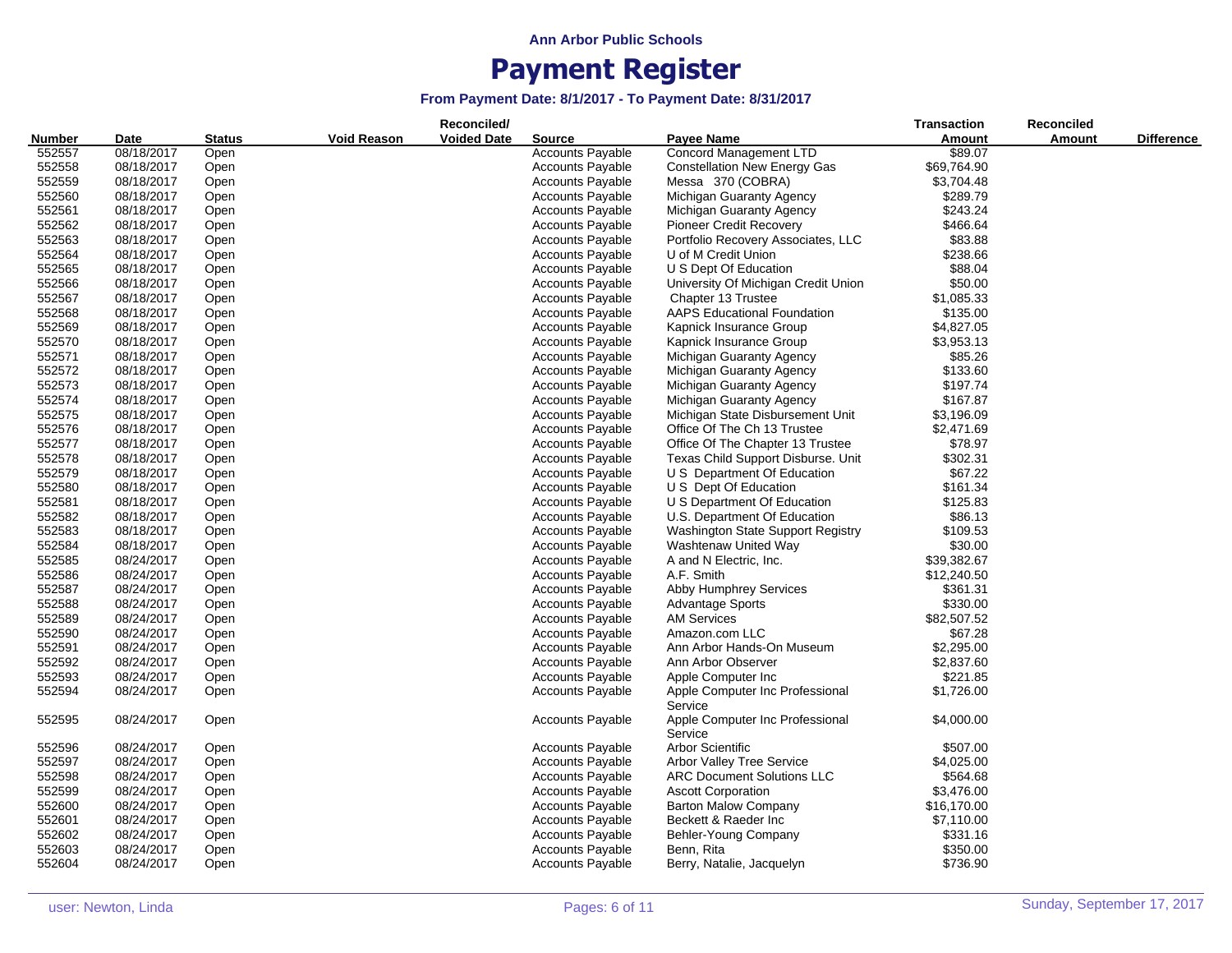|               |            |               |             | Reconciled/        |                         |                                            | <b>Transaction</b> | Reconciled |                   |
|---------------|------------|---------------|-------------|--------------------|-------------------------|--------------------------------------------|--------------------|------------|-------------------|
| <b>Number</b> | Date       | <b>Status</b> | Void Reason | <b>Voided Date</b> | <b>Source</b>           | <b>Payee Name</b>                          | Amount             | Amount     | <b>Difference</b> |
| 552605        | 08/24/2017 | Open          |             |                    | <b>Accounts Payable</b> | Best Asphalt Inc                           | \$552,191.88       |            |                   |
| 552606        | 08/24/2017 | Open          |             |                    | <b>Accounts Payable</b> | <b>Blick Art Materials</b>                 | \$251.82           |            |                   |
| 552607        | 08/24/2017 | Open          |             |                    | <b>Accounts Payable</b> | Blue Car; Blue Cab DBA                     | \$1,500.00         |            |                   |
| 552608        | 08/24/2017 | Open          |             |                    | <b>Accounts Payable</b> | <b>British Elite Soccer Training LLC</b>   | \$1,302.00         |            |                   |
| 552609        | 08/24/2017 | Open          |             |                    | <b>Accounts Payable</b> | <b>Broadspire Services Inc</b>             | \$19,690.35        |            |                   |
| 552610        | 08/24/2017 | Open          |             |                    | <b>Accounts Payable</b> | <b>BSN Corporation Sport Supply Group</b>  | \$1,688.75         |            |                   |
| 552611        | 08/24/2017 | Open          |             |                    | <b>Accounts Payable</b> | <b>Bulldog Records Management Inc.</b>     | \$278.78           |            |                   |
| 552612        | 08/24/2017 | Open          |             |                    | <b>Accounts Payable</b> | Busch's Valuland-Main St                   | \$1,244.40         |            |                   |
| 552613        | 08/24/2017 | Open          |             |                    | Accounts Payable        | Carl Gunderson Dba Simply Holistic<br>Fitn | \$858.31           |            |                   |
| 552614        | 08/24/2017 | Open          |             |                    | <b>Accounts Payable</b> | Carolina Biological Supply Company         | \$1,112.93         |            |                   |
| 552615        | 08/24/2017 | Open          |             |                    | Accounts Payable        | <b>Carpentry Concepts &amp; Ceilings</b>   | \$118.00           |            |                   |
| 552616        | 08/24/2017 | Open          |             |                    | <b>Accounts Payable</b> | <b>Cdw Government Inc.</b>                 | \$447.28           |            |                   |
| 552617        | 08/24/2017 | Open          |             |                    | <b>Accounts Payable</b> | Cellco Partnership Dba Verizon             | \$646.17           |            |                   |
|               |            |               |             |                    |                         | Wireless                                   |                    |            |                   |
| 552618        | 08/24/2017 | Open          |             |                    | <b>Accounts Payable</b> | Cendrowski, Chelsea                        | \$860.46           |            |                   |
| 552619        | 08/24/2017 | Open          |             |                    | <b>Accounts Payable</b> | Central Michigan Paper (cmp)               | \$2,862.60         |            |                   |
| 552620        | 08/24/2017 | Open          |             |                    | <b>Accounts Payable</b> | Ceridian Corporation/Lifeworks             | \$5,714.55         |            |                   |
| 552621        | 08/24/2017 | Open          |             |                    | <b>Accounts Payable</b> | <b>Christine Marie Stead</b>               | \$279.99           |            |                   |
| 552622        | 08/24/2017 | Open          |             |                    | <b>Accounts Payable</b> | City Of Ann Arbor Treasurer                | \$3,585.00         |            |                   |
| 552623        | 08/24/2017 | Open          |             |                    | <b>Accounts Payable</b> | City Of Ann Arbor Treasurer                | \$180.00           |            |                   |
| 552624        | 08/24/2017 | Open          |             |                    | <b>Accounts Payable</b> | Collette Williams                          | \$550.00           |            |                   |
| 552625        | 08/24/2017 | Open          |             |                    | Accounts Payable        | Colman Wolf Supply                         | \$22,465.50        |            |                   |
| 552626        | 08/24/2017 | Open          |             |                    | <b>Accounts Payable</b> | Comcast                                    | \$206.10           |            |                   |
| 552627        | 08/24/2017 | Open          |             |                    | <b>Accounts Payable</b> | <b>Complete Battery Source</b>             | \$3,203.92         |            |                   |
| 552628        | 08/24/2017 | Open          |             |                    | <b>Accounts Payable</b> | Coxen, Tammy                               | \$430.98           |            |                   |
| 552629        | 08/24/2017 | Open          |             |                    | <b>Accounts Payable</b> | Detroit Edison Or Dte Energy               | \$125,690.53       |            |                   |
| 552630        | 08/24/2017 | Open          |             |                    | <b>Accounts Payable</b> | Detroit Edison Or Dte Energy               | \$4,473.28         |            |                   |
| 552631        | 08/24/2017 | Open          |             |                    | <b>Accounts Payable</b> | Detroit Edison Or Dte Energy               | \$6,546.97         |            |                   |
| 552632        | 08/24/2017 | Open          |             |                    | <b>Accounts Payable</b> | Devall Design Ltd Csinc                    | \$2,505.50         |            |                   |
| 552633        | 08/24/2017 | Open          |             |                    | <b>Accounts Payable</b> | Discovery Education, Inc.                  | \$1,920.00         |            |                   |
| 552634        | 08/24/2017 | Open          |             |                    | <b>Accounts Payable</b> | Dollar Bill Copying                        | \$5,401.33         |            |                   |
| 552635        | 08/24/2017 | Open          |             |                    | <b>Accounts Payable</b> | Dorian L Deaver                            | \$423.53           |            |                   |
| 552636        | 08/24/2017 | Open          |             |                    | Accounts Payable        | Dte Energy                                 | \$139.19           |            |                   |
| 552637        | 08/24/2017 | Open          |             |                    | <b>Accounts Payable</b> | Dte Energy                                 | \$12,941.27        |            |                   |
| 552638        | 08/24/2017 | Open          |             |                    | <b>Accounts Payable</b> | Durham School Services LP                  | \$233,895.04       |            |                   |
| 552639        | 08/24/2017 | Open          |             |                    | <b>Accounts Payable</b> | EPS Literacy & Intervention                | \$198.00           |            |                   |
| 552640        | 08/24/2017 | Open          |             |                    | <b>Accounts Payable</b> | Equivac LLC                                | \$7,000.00         |            |                   |
| 552641        | 08/24/2017 | Open          |             |                    | <b>Accounts Payable</b> | Five Star Painting of Ann Arbor &          | \$1,917.71         |            |                   |
|               |            |               |             |                    |                         | Canton                                     |                    |            |                   |
| 552642        | 08/24/2017 | Open          |             |                    | <b>Accounts Payable</b> | Flinn Scientific Co                        | \$776.46           |            |                   |
| 552643        | 08/24/2017 | Open          |             |                    | <b>Accounts Payable</b> | Flipside Art Studio, LLC                   | \$6,849.19         |            |                   |
| 552644        | 08/24/2017 | Open          |             |                    | <b>Accounts Payable</b> | Follett School Solutions, Inc.             | \$2,719.36         |            |                   |
| 552645        | 08/24/2017 | Open          |             |                    | Accounts Payable        | <b>Frames Unlimited</b>                    | \$101.33           |            |                   |
| 552646        | 08/24/2017 | Open          |             |                    | Accounts Payable        | France, Amanda                             | \$318.28           |            |                   |
| 552647        | 08/24/2017 | Open          |             |                    | <b>Accounts Payable</b> | Frontline Placement Technologies, Inc.     | \$24,910.56        |            |                   |
| 552648        | 08/24/2017 | Open          |             |                    | <b>Accounts Payable</b> | G-Powers Training                          | \$3,060.00         |            |                   |
| 552649        | 08/24/2017 | Open          |             |                    | <b>Accounts Payable</b> | <b>GCA Education Services, Inc.</b>        | \$474,482.96       |            |                   |
| 552650        | 08/24/2017 | Open          |             |                    | <b>Accounts Payable</b> | <b>Geraldine Powell</b>                    | \$1,893.01         |            |                   |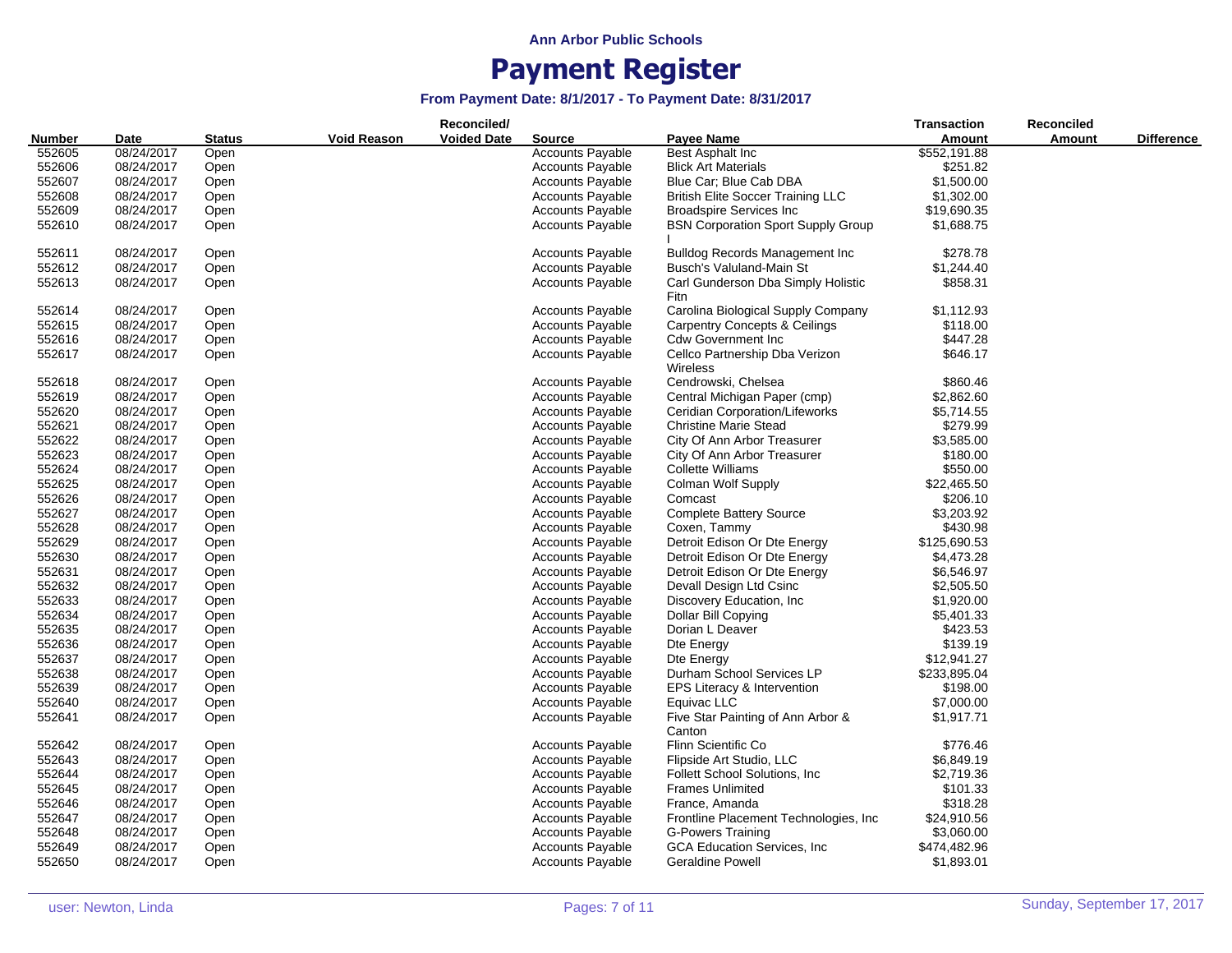|               |            |               |                    | Reconciled/        |                         |                                    | <b>Transaction</b> | Reconciled    |                   |
|---------------|------------|---------------|--------------------|--------------------|-------------------------|------------------------------------|--------------------|---------------|-------------------|
| <b>Number</b> | Date       | <b>Status</b> | <b>Void Reason</b> | <b>Voided Date</b> | <b>Source</b>           | Payee Name                         | Amount             | <b>Amount</b> | <b>Difference</b> |
| 552651        | 08/24/2017 | Open          |                    |                    | <b>Accounts Payable</b> | Getaway Tours Inc                  | \$2,595.00         |               |                   |
| 552652        | 08/24/2017 | Open          |                    |                    | <b>Accounts Payable</b> | Global Compliance Network, Inc.    | \$1,200.00         |               |                   |
| 552653        | 08/24/2017 | Open          |                    |                    | <b>Accounts Payable</b> | Goyette Mechanical Co              | \$24,874.00        |               |                   |
| 552654        | 08/24/2017 | Open          |                    |                    | <b>Accounts Payable</b> | Grainger                           | \$1,089.01         |               |                   |
| 552655        | 08/24/2017 | Open          |                    |                    | <b>Accounts Payable</b> | Great Lakes Environmental Service, | \$34,342.00        |               |                   |
|               |            |               |                    |                    |                         | <b>Inc</b>                         |                    |               |                   |
| 552656        | 08/24/2017 | Open          |                    |                    | <b>Accounts Payable</b> | Great Lakes Furniture Supply Inc   | \$4,956.00         |               |                   |
| 552657        | 08/24/2017 | Open          |                    |                    | <b>Accounts Payable</b> | Gvp-Sports Network Inc             | \$1,981.00         |               |                   |
| 552658        | 08/24/2017 | Open          |                    |                    | <b>Accounts Payable</b> | Hagadone Llc                       | \$1,148.29         |               |                   |
| 552659        | 08/24/2017 |               |                    |                    | <b>Accounts Payable</b> | Hocking, Lucinda Lee               | \$113.38           |               |                   |
|               |            | Open          |                    |                    |                         |                                    |                    |               |                   |
| 552660        | 08/24/2017 | Open          |                    |                    | <b>Accounts Payable</b> | Impact Printing Services, LIc      | \$450.00           |               |                   |
| 552661        | 08/24/2017 | Open          |                    |                    | <b>Accounts Payable</b> | Innovative Modular Solutions Inc.  | \$1,628,523.50     |               |                   |
| 552662        | 08/24/2017 | Open          |                    |                    | <b>Accounts Payable</b> | Insectech                          | \$2,283.00         |               |                   |
| 552663        | 08/24/2017 | Open          |                    |                    | <b>Accounts Payable</b> | Inspired By Science, LLC           | \$4,152.50         |               |                   |
| 552664        | 08/24/2017 | Open          |                    |                    | <b>Accounts Payable</b> | International Baccalaureate        | \$3,000.00         |               |                   |
|               |            |               |                    |                    |                         | Organization                       |                    |               |                   |
| 552665        | 08/24/2017 | Open          |                    |                    | <b>Accounts Payable</b> | Inventive Technology, Inc.         | \$974.00           |               |                   |
| 552666        | 08/24/2017 | Open          |                    |                    | <b>Accounts Payable</b> | J W Pepper & Sons, Inc             | \$1,336.89         |               |                   |
| 552667        | 08/24/2017 | Open          |                    |                    | <b>Accounts Payable</b> | Jacobson, David                    | \$187.57           |               |                   |
| 552668        | 08/24/2017 | Open          |                    |                    | <b>Accounts Payable</b> | James Lee Michaels Dba Avery       | \$315.00           |               |                   |
|               |            |               |                    |                    |                         | Systems An                         |                    |               |                   |
| 552669        | 08/24/2017 | Open          |                    |                    | <b>Accounts Payable</b> | James M Monkiewicz                 | \$46.50            |               |                   |
| 552670        | 08/24/2017 | Open          |                    |                    | <b>Accounts Payable</b> | Jewish Family Services Of          | \$352.35           |               |                   |
|               |            |               |                    |                    |                         | Washtenaw Cty Inc                  |                    |               |                   |
| 552671        | 08/24/2017 | Open          |                    |                    | <b>Accounts Payable</b> | Johnstone Supply Detroit Group     | \$379.19           |               |                   |
| 552672        | 08/24/2017 | Open          |                    |                    | <b>Accounts Payable</b> | Kathy Baker                        | \$1,365.08         |               |                   |
| 552673        | 08/24/2017 | Open          |                    |                    | <b>Accounts Payable</b> | Kelly-Shaieb, Jessica, Leigh       | \$19.99            |               |                   |
| 552674        | 08/24/2017 | Open          |                    |                    | <b>Accounts Payable</b> | Kenneth Courtney Ray               | \$560.00           |               |                   |
| 552675        | 08/24/2017 | Open          |                    |                    | <b>Accounts Payable</b> | Language Circle Enterprise         | \$9,738.20         |               |                   |
| 552676        | 08/24/2017 | Open          |                    |                    | <b>Accounts Payable</b> | Learning From The Heart Llc        | \$49.22            |               |                   |
| 552677        | 08/24/2017 | Open          |                    |                    | <b>Accounts Payable</b> | LMK Early Childhood Enterprises,   | \$3,000.00         |               |                   |
|               |            |               |                    |                    |                         | <b>LTD</b>                         |                    |               |                   |
| 552678        | 08/24/2017 | Open          |                    |                    | <b>Accounts Payable</b> | Lynda Gronlund                     | \$465.98           |               |                   |
| 552679        | 08/24/2017 | Open          |                    |                    | <b>Accounts Payable</b> | Macmillan Holdings LLC             | \$31,710.15        |               |                   |
| 552680        | 08/24/2017 | Open          |                    |                    | <b>Accounts Payable</b> | Macprofessionals Inc.              | \$3,250.00         |               |                   |
| 552681        | 08/24/2017 | Open          |                    |                    | <b>Accounts Payable</b> | Master Teacher, The                | \$286.00           |               |                   |
| 552682        |            |               |                    |                    |                         |                                    | \$621.51           |               |                   |
|               | 08/24/2017 | Open          |                    |                    | <b>Accounts Payable</b> | Maurice Archer                     |                    |               |                   |
| 552683        | 08/24/2017 | Open          |                    |                    | <b>Accounts Payable</b> | Mcgraw-Hill School Education       | \$22,099.23        |               |                   |
| 552684        | 08/24/2017 | Open          |                    |                    | <b>Accounts Payable</b> | Medco Supply Co (lockbox) Or       | \$74.23            |               |                   |
|               |            |               |                    |                    |                         | Masune & Surgical S                |                    |               |                   |
| 552685        | 08/24/2017 | Open          |                    |                    | <b>Accounts Payable</b> | Meridian Winds LLC                 | \$1,941.00         |               |                   |
| 552686        | 08/24/2017 | Open          |                    |                    | <b>Accounts Payable</b> | Merri Lynn Colligan                | \$166.98           |               |                   |
| 552687        | 08/24/2017 | Open          |                    |                    | <b>Accounts Payable</b> | Messa (370)                        | \$602,119.11       |               |                   |
| 552688        | 08/24/2017 | Open          |                    |                    | <b>Accounts Payable</b> | Mi High School Athletic Assn       | \$30.00            |               |                   |
| 552689        | 08/24/2017 | Open          |                    |                    | <b>Accounts Payable</b> | Michigan Event Parking             | \$27,151.90        |               |                   |
| 552690        | 08/24/2017 | Open          |                    |                    | <b>Accounts Payable</b> | Michigan Feldenkrais               | \$436.21           |               |                   |
| 552691        | 08/24/2017 | Open          |                    |                    | <b>Accounts Payable</b> | Mitchell, Harmony, Tynisha         | \$19.99            |               |                   |
| 552692        | 08/24/2017 | Open          |                    |                    | <b>Accounts Payable</b> | Mitchell1                          | \$1,099.00         |               |                   |
| 552693        | 08/24/2017 | Open          |                    |                    | <b>Accounts Payable</b> | Nasco                              | \$58.08            |               |                   |
| 552694        | 08/24/2017 | Open          |                    |                    | <b>Accounts Payable</b> | <b>Nbs Contract Group</b>          | \$14,119.91        |               |                   |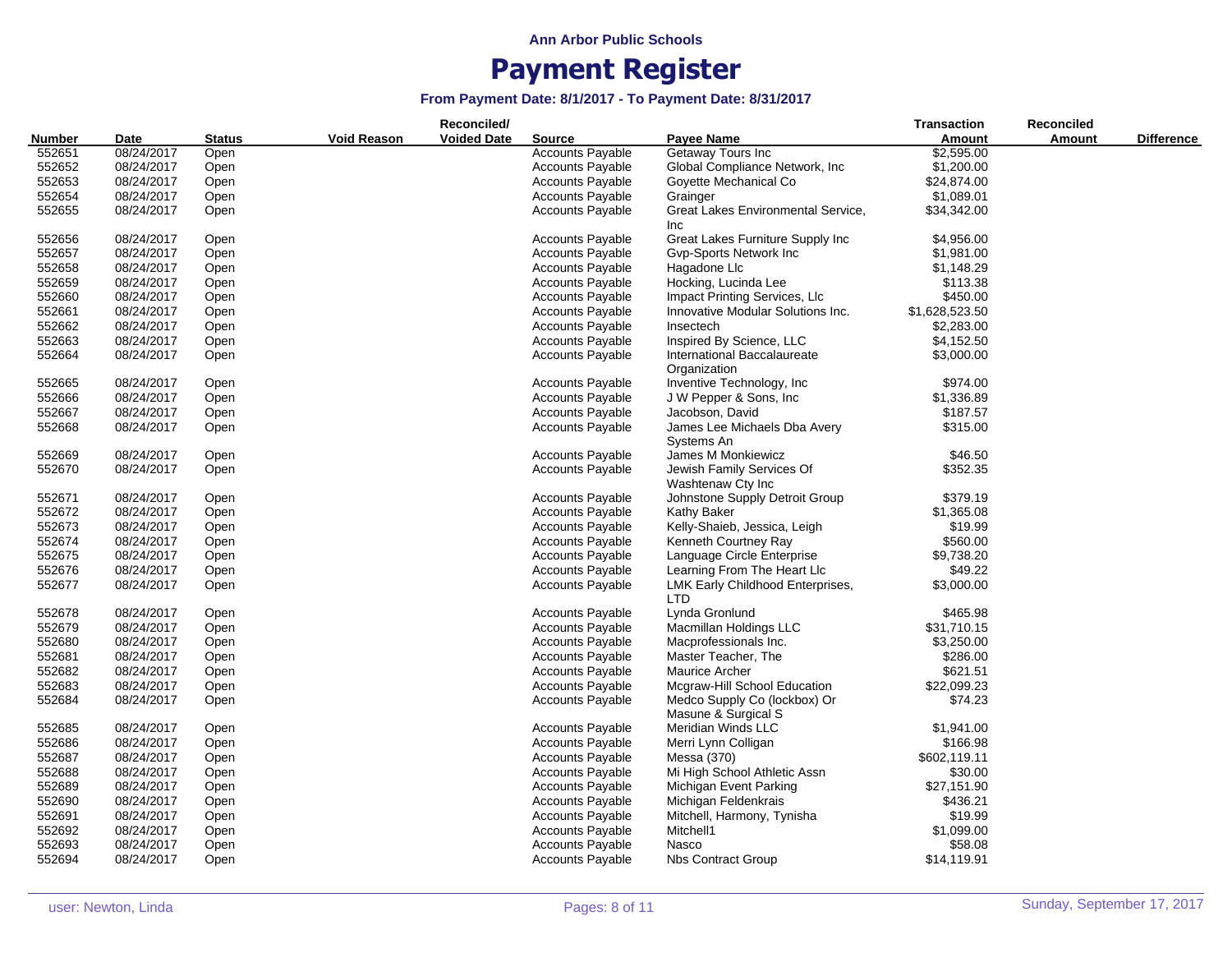|               |                          |               |                    | Reconciled/        | <b>Transaction</b>      | <b>Reconciled</b>                           |             |        |                   |
|---------------|--------------------------|---------------|--------------------|--------------------|-------------------------|---------------------------------------------|-------------|--------|-------------------|
| <b>Number</b> | Date                     | <b>Status</b> | <b>Void Reason</b> | <b>Voided Date</b> | <b>Source</b>           | <b>Payee Name</b>                           | Amount      | Amount | <b>Difference</b> |
| 552695        | 08/24/2017               | Open          |                    |                    | <b>Accounts Payable</b> | Neff Company                                | \$140.44    |        |                   |
| 552696        | 08/24/2017               | Open          |                    |                    | <b>Accounts Payable</b> | Office Depot                                | \$2,650.65  |        |                   |
| 552697        | 08/24/2017               | Open          |                    |                    | <b>Accounts Payable</b> | <b>OHM Advisors</b>                         | \$48,783.00 |        |                   |
| 552698        | 08/24/2017               | Open          |                    |                    | <b>Accounts Payable</b> | Orefice Ltd Visual Enterprize               | \$4,495.10  |        |                   |
| 552699        | 08/24/2017               | Open          |                    |                    | <b>Accounts Payable</b> | Ozen, Mutia                                 | \$378.72    |        |                   |
| 552700        | 08/24/2017               | Open          |                    |                    | <b>Accounts Payable</b> | Patricia Ashford Manley                     | \$279.99    |        |                   |
| 552701        | 08/24/2017               | Open          |                    |                    | <b>Accounts Payable</b> | <b>Pioneer Valley Educational Press</b>     | \$5,077.80  |        |                   |
| 552702        | 08/24/2017               | Open          |                    |                    | <b>Accounts Payable</b> | Power to Be, LLC                            | \$288.83    |        |                   |
| 552703        | 08/24/2017               | Open          |                    |                    | <b>Accounts Payable</b> | ProCare Therapy, Inc.                       | \$6,687.50  |        |                   |
| 552704        | 08/24/2017               | Open          |                    |                    | <b>Accounts Payable</b> | <b>Professional Tennis Registry</b>         | \$447.00    |        |                   |
| 552705        | 08/24/2017               | Open          |                    |                    | <b>Accounts Payable</b> | Project Lead The Way, Inc.                  | \$71,670.89 |        |                   |
| 552706        | 08/24/2017               |               |                    |                    | <b>Accounts Payable</b> | Quill Corporation                           | \$830.61    |        |                   |
| 552707        | 08/24/2017               | Open<br>Open  |                    |                    | <b>Accounts Payable</b> | Riddell/All American Sports                 | \$266.20    |        |                   |
| 552708        |                          |               |                    |                    |                         |                                             | \$21,212.36 |        |                   |
|               | 08/24/2017<br>08/24/2017 | Open          |                    |                    | <b>Accounts Payable</b> | <b>Risk Security</b><br>S & S Worldwide Inc |             |        |                   |
| 552709        |                          | Open          |                    |                    | <b>Accounts Payable</b> |                                             | \$607.93    |        |                   |
| 552710        | 08/24/2017               | Open          |                    |                    | <b>Accounts Payable</b> | Safety Systems, Inc.                        | \$3,400.00  |        |                   |
| 552711        | 08/24/2017               | Open          |                    |                    | <b>Accounts Payable</b> | Sarah Feld                                  | \$424.73    |        |                   |
| 552712        | 08/24/2017               | Open          |                    |                    | <b>Accounts Payable</b> | <b>Scantron Corporation</b>                 | \$2,935.00  |        |                   |
| 552713        | 08/24/2017               | Open          |                    |                    | <b>Accounts Payable</b> | Schmitz, Vicki                              | \$59.13     |        |                   |
| 552714        | 08/24/2017               | Open          |                    |                    | <b>Accounts Payable</b> | <b>School Datebooks</b>                     | \$2,575.91  |        |                   |
| 552715        | 08/24/2017               | Open          |                    |                    | <b>Accounts Payable</b> | School Specialty Inc*                       | \$6,568.59  |        |                   |
| 552716        | 08/24/2017               | Open          |                    |                    | <b>Accounts Payable</b> | School's In, Llc                            | \$1,999.54  |        |                   |
| 552717        | 08/24/2017               | Open          |                    |                    | Accounts Payable        | Schooldude.com                              | \$7,630.88  |        |                   |
| 552718        | 08/24/2017               | Open          |                    |                    | <b>Accounts Payable</b> | Screenline, Llc                             | \$2,915.00  |        |                   |
| 552719        | 08/24/2017               | Open          |                    |                    | <b>Accounts Payable</b> | <b>SDSU Research Foundation/PLTW</b>        | \$2,550.00  |        |                   |
| 552720        | 08/24/2017               | Open          |                    |                    | <b>Accounts Payable</b> | Service Electric Supply Inc                 | \$11,700.00 |        |                   |
| 552721        | 08/24/2017               | Open          |                    |                    | <b>Accounts Payable</b> | Service Sports Inc                          | \$567.00    |        |                   |
| 552722        | 08/24/2017               | Open          |                    |                    | <b>Accounts Payable</b> | Shar Products Co                            | \$690.51    |        |                   |
| 552723        | 08/24/2017               | Open          |                    |                    | <b>Accounts Payable</b> | Signs By Tomorrow                           | \$2,101.20  |        |                   |
| 552724        | 08/24/2017               | Open          |                    |                    | <b>Accounts Payable</b> | Simone Danyiell Lightfoot                   | \$19.99     |        |                   |
| 552725        | 08/24/2017               | Open          |                    |                    | <b>Accounts Payable</b> | SiteOne Landscape Supply, LLC               | \$243.62    |        |                   |
| 552726        | 08/24/2017               | Open          |                    |                    | Accounts Payable        | <b>SJS Educational Solutions</b>            | \$700.00    |        |                   |
| 552727        | 08/24/2017               | Open          |                    |                    | <b>Accounts Payable</b> | Southeastern Conference                     | \$1,400.00  |        |                   |
| 552728        | 08/24/2017               | Open          |                    |                    | <b>Accounts Payable</b> | Sowash Ventures, LLC                        | \$5,000.00  |        |                   |
| 552729        | 08/24/2017               | Open          |                    |                    | <b>Accounts Payable</b> | SP Designs & Manufacturing Inc              | \$939.64    |        |                   |
| 552730        | 08/24/2017               | Open          |                    |                    | <b>Accounts Payable</b> | Spencer C Michaud                           | \$820.32    |        |                   |
| 552731        | 08/24/2017               | Open          |                    |                    | <b>Accounts Payable</b> | Spirit Assist Hypnotherapy, LLC             | \$291.18    |        |                   |
| 552732        | 08/24/2017               | Open          |                    |                    | <b>Accounts Payable</b> | Staples Advantage                           | \$527.04    |        |                   |
| 552733        | 08/24/2017               | Open          |                    |                    | <b>Accounts Payable</b> | State of Michigan                           | \$15.00     |        |                   |
| 552734        | 08/24/2017               | Open          |                    |                    | <b>Accounts Payable</b> | Stephanie D Coleman                         | \$200.00    |        |                   |
| 552735        | 08/24/2017               | Open          |                    |                    | <b>Accounts Payable</b> | <b>Steve Weiss Music</b>                    | \$107.80    |        |                   |
| 552736        | 08/24/2017               | Open          |                    |                    | <b>Accounts Payable</b> | Stevens Disposal & Recycling                | \$180.00    |        |                   |
|               |                          |               |                    |                    |                         | Services Inc                                |             |        |                   |
| 552737        | 08/24/2017               | Open          |                    |                    | <b>Accounts Payable</b> | Stone & Dirt                                | \$66,515.00 |        |                   |
| 552738        | 08/24/2017               | Open          |                    |                    | <b>Accounts Payable</b> | Sunglo Restoration Svcs Inc.                | \$1,192.00  |        |                   |
| 552739        | 08/24/2017               | Open          |                    |                    | <b>Accounts Payable</b> | <b>Superior Text</b>                        | \$1,124.00  |        |                   |
| 552740        | 08/24/2017               | Open          |                    |                    | <b>Accounts Payable</b> | Susan Eunice Baskett                        | \$279.99    |        |                   |
| 552741        | 08/24/2017               | Open          |                    |                    | <b>Accounts Payable</b> | <b>Talx Corporation Talx Ucexpress</b>      | \$108.60    |        |                   |
| 552742        | 08/24/2017               | Open          |                    |                    | <b>Accounts Payable</b> | <b>Team Sports</b>                          | \$1,056.00  |        |                   |
| 552743        | 08/24/2017               | Open          |                    |                    | <b>Accounts Payable</b> | TELETECH, INC.                              | \$337.39    |        |                   |
|               |                          |               |                    |                    |                         |                                             |             |        |                   |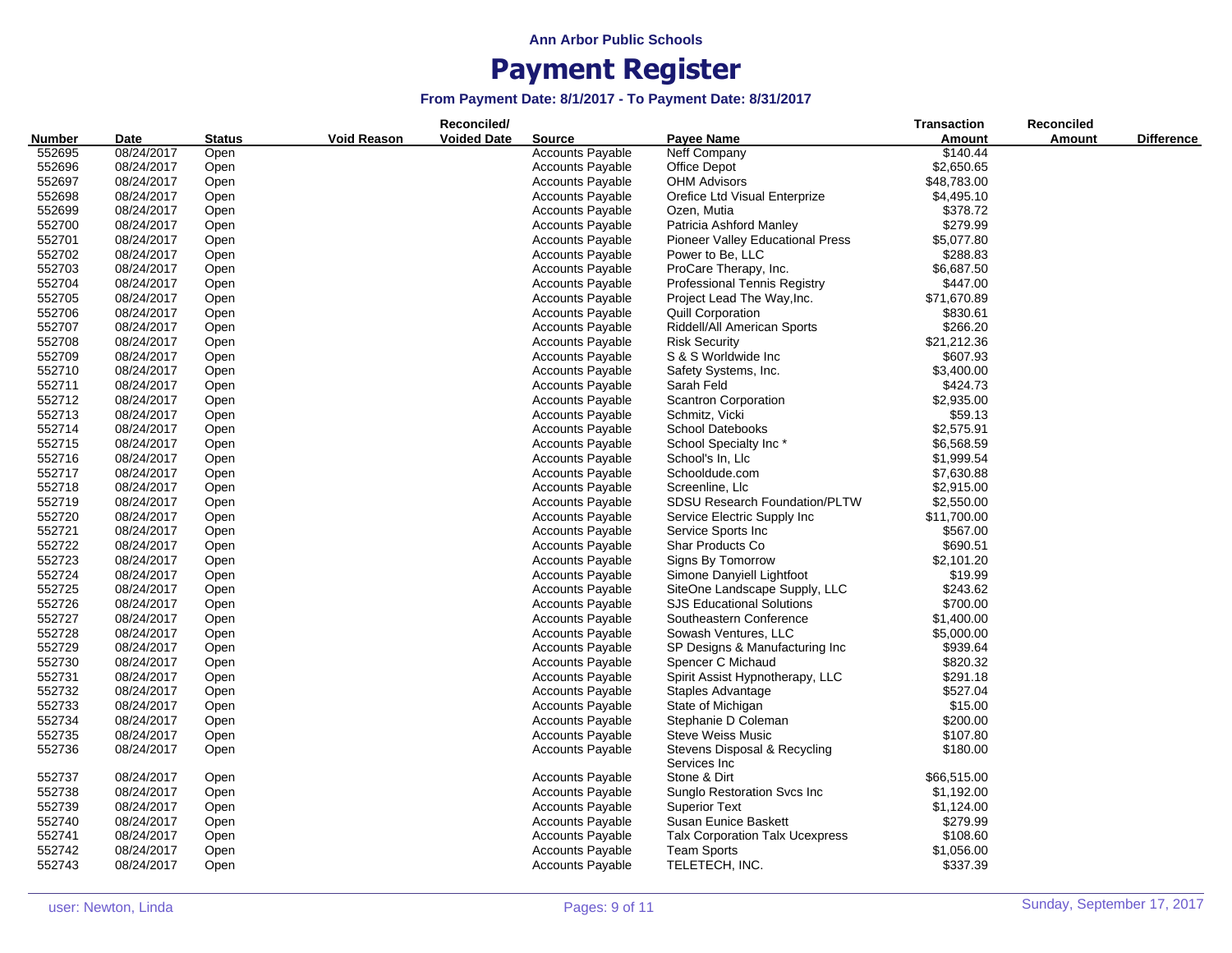|        |            |               |                    | Reconciled/        |                         |                                                              | <b>Transaction</b> | <b>Reconciled</b> |                   |
|--------|------------|---------------|--------------------|--------------------|-------------------------|--------------------------------------------------------------|--------------------|-------------------|-------------------|
| Number | Date       | <b>Status</b> | <b>Void Reason</b> | <b>Voided Date</b> | <b>Source</b>           | Payee Name                                                   | Amount             | <b>Amount</b>     | <b>Difference</b> |
| 552744 | 08/24/2017 | Open          |                    |                    | <b>Accounts Payable</b> | The Heaney Group                                             | \$1,591.56         |                   |                   |
| 552745 | 08/24/2017 | Open          |                    |                    | <b>Accounts Payable</b> | The Regents of the University of<br>Michigan                 | \$31,989.00        |                   |                   |
| 552746 | 08/24/2017 | Open          |                    |                    | <b>Accounts Payable</b> | The Sherwin-Williams Company                                 | \$3,001.46         |                   |                   |
| 552747 | 08/24/2017 | Open          |                    |                    | <b>Accounts Payable</b> | <b>Theatre Nova</b>                                          | \$3,966.42         |                   |                   |
| 552748 | 08/24/2017 | Open          |                    |                    | <b>Accounts Payable</b> | Time For Kids                                                | \$272.25           |                   |                   |
| 552749 | 08/24/2017 | Open          |                    |                    | <b>Accounts Payable</b> | <b>Total Armored Car Service Inc</b>                         | \$74.64            |                   |                   |
| 552750 | 08/24/2017 | Open          |                    |                    | <b>Accounts Payable</b> | Town & Country Pools                                         | \$976.00           |                   |                   |
| 552751 | 08/24/2017 | Open          |                    |                    | <b>Accounts Payable</b> | Unit Packaging                                               | \$5,677.73         |                   |                   |
| 552752 | 08/24/2017 | Open          |                    |                    | <b>Accounts Payable</b> | University of Cambridge/Cambridge<br><b>University Press</b> | \$2,204.94         |                   |                   |
| 552753 | 08/24/2017 | Open          |                    |                    | <b>Accounts Payable</b> | Vernier Software & Technology                                | \$1,330.58         |                   |                   |
| 552754 | 08/24/2017 | Open          |                    |                    | <b>Accounts Payable</b> | <b>VS Athletics</b>                                          | \$1,838.36         |                   |                   |
| 552755 | 08/24/2017 | Open          |                    |                    | <b>Accounts Payable</b> | W.J.O'Neil Company                                           | \$43,856.18        |                   |                   |
| 552756 | 08/24/2017 | Open          |                    |                    | <b>Accounts Payable</b> | Washtenaw Community College                                  | \$2,000.00         |                   |                   |
| 552757 | 08/24/2017 | Open          |                    |                    | <b>Accounts Payable</b> | Washtenaw Glass Co                                           | \$3,325.00         |                   |                   |
| 552758 | 08/24/2017 | Open          |                    |                    | <b>Accounts Payable</b> | Washtenaw Intermediate School<br><b>District</b>             | \$69,452.16        |                   |                   |
| 552759 | 08/24/2017 | Open          |                    |                    | <b>Accounts Payable</b> | Webster Township Treasurer's Office                          | \$278.48           |                   |                   |
| 552760 | 08/24/2017 | Open          |                    |                    | <b>Accounts Payable</b> | <b>Wenger Corporation</b>                                    | \$8,713.00         |                   |                   |
| 552761 | 08/24/2017 | Open          |                    |                    | <b>Accounts Payable</b> | Whitmore Lake Public Schools                                 | \$4,514.53         |                   |                   |
| 552762 | 08/24/2017 | Open          |                    |                    | <b>Accounts Payable</b> | <b>Wolverine Sports Supply</b>                               | \$324.05           |                   |                   |
| 552763 | 08/24/2017 | Open          |                    |                    | <b>Accounts Payable</b> | Worthington Direct Holdings, LLC                             | \$989.80           |                   |                   |
| 552764 | 08/24/2017 | Open          |                    |                    | <b>Accounts Payable</b> | Zimco, Inc.                                                  | \$30,738.75        |                   |                   |
| 552765 | 08/24/2017 | Open          |                    |                    | <b>Accounts Payable</b> | Brown, Roberta                                               | \$250.00           |                   |                   |
| 552766 | 08/24/2017 | Open          |                    |                    | <b>Accounts Payable</b> | EDDINS, ANGELA                                               | \$310.00           |                   |                   |
| 552767 | 08/24/2017 | Open          |                    |                    | <b>Accounts Payable</b> | Pelosi, Lisa                                                 | \$250.00           |                   |                   |
| 552768 | 08/25/2017 | Open          |                    |                    | <b>Accounts Payable</b> | Detroit Edison Or Dte Energy                                 | \$8,301.84         |                   |                   |
| 552769 | 08/30/2017 | Open          |                    |                    | <b>Accounts Payable</b> | Gaynor, Jeffrey, T                                           | \$260.00           |                   |                   |
| 552770 | 08/30/2017 | Open          |                    |                    | <b>Accounts Payable</b> | Kelly-Shaieb, Jessica, Leigh                                 | \$260.00           |                   |                   |
| 552771 | 08/30/2017 | Open          |                    |                    | <b>Accounts Payable</b> | Mitchell, Harmony, Tynisha                                   | \$260.00           |                   |                   |
| 552772 | 08/30/2017 | Open          |                    |                    | <b>Accounts Payable</b> | Rubicon International                                        | \$2,594.00         |                   |                   |
| 552773 | 08/30/2017 | Open          |                    |                    | <b>Accounts Payable</b> | Simone Danyiell Lightfoot                                    | \$260.00           |                   |                   |
| 552774 | 08/30/2017 | Open          |                    |                    | <b>Accounts Payable</b> | Sunglo Restoration Svcs Inc.                                 | \$19,692.68        |                   |                   |
| 552775 | 08/31/2017 | Open          |                    |                    | <b>Accounts Payable</b> | Amaal Ali                                                    | \$183.29           |                   |                   |
| 552776 | 08/31/2017 | Open          |                    |                    | <b>Accounts Payable</b> | Asset Acceptance LLC                                         | \$221.37           |                   |                   |
| 552777 | 08/31/2017 | Open          |                    |                    | <b>Accounts Payable</b> | Blue Care Network Of Michigan                                | \$39,557.29        |                   |                   |
| 552778 | 08/31/2017 | Open          |                    |                    | <b>Accounts Payable</b> | Capital Alliance Financial, LLC                              | \$543.94           |                   |                   |
| 552779 | 08/31/2017 | Open          |                    |                    | <b>Accounts Payable</b> | Concord Management LTD                                       | \$91.43            |                   |                   |
| 552780 | 08/31/2017 | Open          |                    |                    | <b>Accounts Payable</b> | Gatestone & Co. International Inc.                           | \$199.60           |                   |                   |
| 552781 | 08/31/2017 | Open          |                    |                    | <b>Accounts Payable</b> | Mea Financial Services Inc Group<br>Term Life                | \$4,275.57         |                   |                   |
| 552782 | 08/31/2017 | Open          |                    |                    | <b>Accounts Payable</b> | Messa 370 (COBRA)                                            | \$83.84            |                   |                   |
| 552783 | 08/31/2017 | Open          |                    |                    | <b>Accounts Payable</b> | <b>Michigan Guaranty Agency</b>                              | \$289.79           |                   |                   |
| 552784 | 08/31/2017 | Open          |                    |                    | <b>Accounts Payable</b> | Michigan Guaranty Agency                                     | \$264.41           |                   |                   |
| 552785 | 08/31/2017 | Open          |                    |                    | <b>Accounts Payable</b> | <b>Pioneer Credit Recovery</b>                               | \$322.23           |                   |                   |
| 552786 | 08/31/2017 | Open          |                    |                    | <b>Accounts Payable</b> | Portfolio Recovery Associates, LLC                           | \$85.84            |                   |                   |
| 552787 | 08/31/2017 | Open          |                    |                    | <b>Accounts Payable</b> | <b>Priority Health</b>                                       | \$1,638,521.64     |                   |                   |
| 552788 | 08/31/2017 | Open          |                    |                    | <b>Accounts Payable</b> | Set-Seg (opt & Gtl)                                          | \$1,396.52         |                   |                   |
| 552789 | 08/31/2017 | Open          |                    |                    | <b>Accounts Payable</b> | U of M Credit Union                                          | \$244.46           |                   |                   |